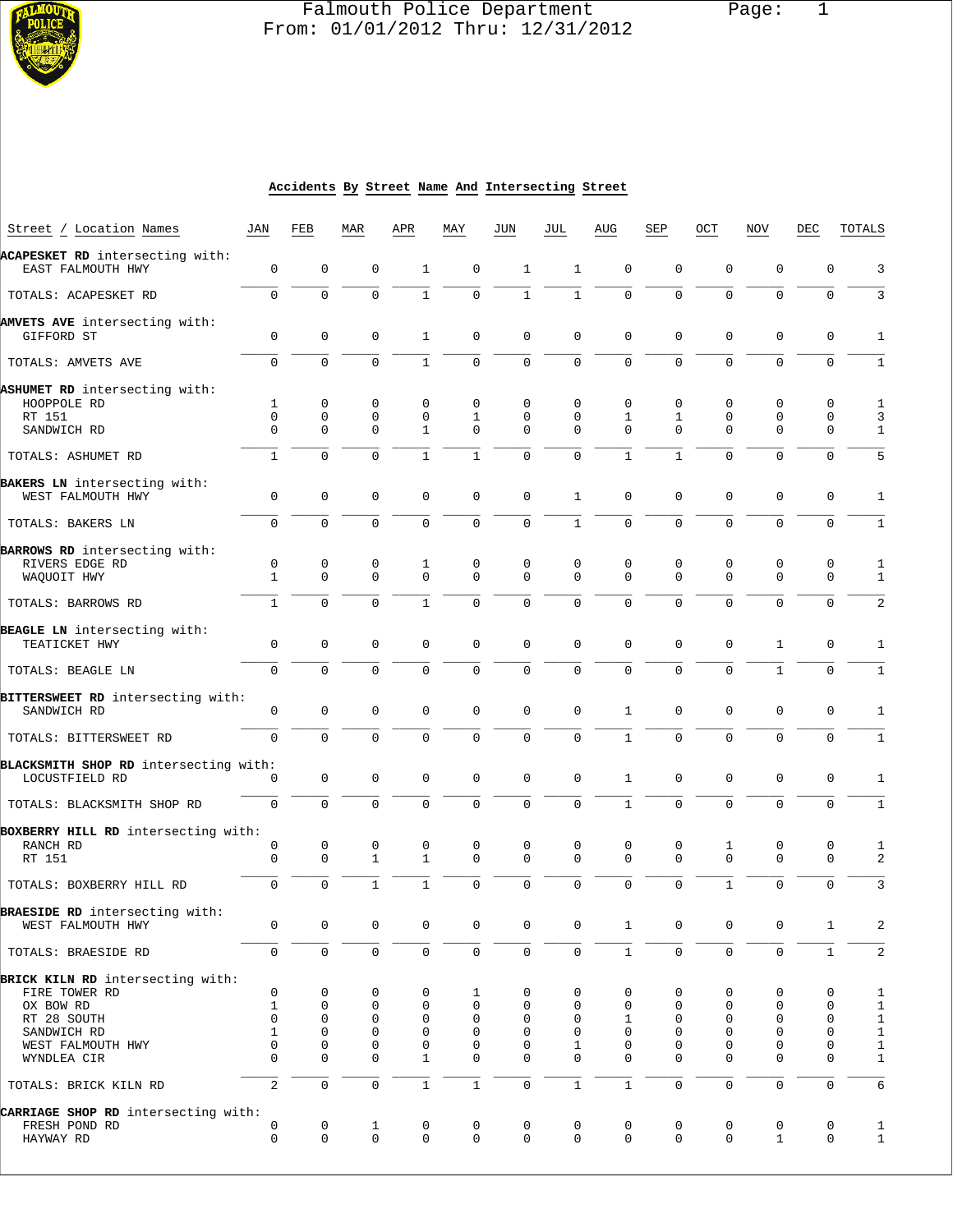# Falmouth Police Department Page: 2 From: 01/01/2012 Thru: 12/31/2012

| SANDWICH RD                                            | $\mathbf{1}$      | $\mathbf 0$         | 0                | 0                | 0                | $\mathbf{1}$  | $\mathbf 0$         | 0                | 0                | $\mathbf 0$      | 0                | 0            | 2                              |
|--------------------------------------------------------|-------------------|---------------------|------------------|------------------|------------------|---------------|---------------------|------------------|------------------|------------------|------------------|--------------|--------------------------------|
| TOTALS: CARRIAGE SHOP RD                               | $\mathbf{1}$      | $\Omega$            | $\mathbf{1}$     | 0                | $\mathbf 0$      | $\mathbf{1}$  | $\mathbf 0$         | $\mathbf 0$      | $\mathbf 0$      | $\mathbf 0$      | $\mathbf{1}$     | $\mathbf 0$  | $\overline{4}$                 |
| CEDAR MEADOWS LN intersecting with:<br>TEATICKET HWY   | $\mathbf{1}$      | $\mathbf 0$         | $\mathbf 0$      | $\mathbf 0$      | $\mathbf 0$      | $\mathbf{0}$  | $\mathbf 0$         | $\mathbf 0$      | 0                | $\mathbf 0$      | $\mathbf 0$      | $\mathbf 0$  | $\mathbf{1}$                   |
| TOTALS: CEDAR MEADOWS LN                               | $\mathbf{1}$      | $\mathbf 0$         | $\mathbf 0$      | 0                | $\mathbf 0$      | $\mathbf 0$   | $\mathbf 0$         | $\mathbf 0$      | $\mathbf 0$      | $\mathbf 0$      | $\mathbf 0$      | $\mathbf 0$  | $\mathbf{1}$                   |
| CENTRAL AVE intersecting with:                         |                   |                     |                  |                  |                  |               |                     |                  |                  |                  |                  |              |                                |
| EAST FALMOUTH HWY<br>MENAUHANT RD                      | 1<br>$\mathbf{1}$ | 0<br>$\mathbf 0$    | 0<br>$\mathbf 0$ | 0<br>$\mathbf 0$ | 0<br>$\mathbf 0$ | 0<br>$\Omega$ | 1<br>$\Omega$       | 1<br>$\mathbf 0$ | 1<br>$\mathbf 0$ | 0<br>$\mathbf 0$ | 0<br>$\mathbf 0$ | 0<br>0       | $\overline{4}$<br>$\mathbf{1}$ |
|                                                        |                   |                     |                  |                  |                  |               |                     |                  |                  |                  |                  |              |                                |
| TOTALS: CENTRAL AVE                                    | 2                 | $\Omega$            | $\Omega$         | $\Omega$         | $\mathbf 0$      | $\mathbf 0$   | $\mathbf{1}$        | $\mathbf{1}$     | $\mathbf{1}$     | $\Omega$         | $\Omega$         | $\Omega$     | 5                              |
| CHASE RD intersecting with:<br>WEST FALMOUTH HWY       | 0                 | $\mathbf 0$         | $\mathbf 0$      | 0                | $\mathbf 0$      | 0             | $\mathbf 0$         | 0                | 1                | $\mathbf 0$      | $\mathbf 0$      | 0            | 1                              |
| TOTALS: CHASE RD                                       | $\mathbf 0$       | $\mathbf 0$         | $\mathbf 0$      | 0                | $\mathbf 0$      | 0             | $\mathbf 0$         | $\mathbf 0$      | $\mathbf{1}$     | $\mathbf 0$      | $\mathbf 0$      | $\mathbf 0$  | $\mathbf{1}$                   |
| CHESTNUT ST intersecting with:<br>MARAVISTA AVE        | 0                 | $\mathbf 0$         | $\mathbf 0$      | $\mathbf 0$      | $\mathbf 0$      | $\mathbf 0$   | $\mathbf 0$         | $\mathbf{1}$     | 0                | $\mathbf 0$      | $\mathbf{0}$     | $\mathbf 0$  | 1                              |
| TOTALS: CHESTNUT ST                                    | $\mathbf 0$       | $\mathbf 0$         | $\mathbf 0$      | $\mathbf 0$      | $\mathbf 0$      | $\mathbf 0$   | $\mathbf 0$         | $\mathbf{1}$     | $\mathbf 0$      | $\mathbf 0$      | $\mathbf{0}$     | $\mathbf 0$  | $1\,$                          |
| CHURCH ST intersecting with:<br>WOODS HOLE RD          | 0                 | $\mathbf 0$         | 0                | 0                | 0                | $\mathbf 0$   | $\mathbf 0$         | $\mathbf{1}$     | $\mathbf 0$      | $\mathbf 0$      | 0                | $\mathbf 0$  | 1                              |
| TOTALS: CHURCH ST                                      | 0                 | $\mathbf 0$         | $\mathbf 0$      | $\mathbf 0$      | $\mathbf 0$      | $\mathbf 0$   | $\mathbf 0$         | $\mathbf{1}$     | $\mathbf 0$      | $\mathbf 0$      | $\mathbf{0}$     | $\mathbf 0$  | $\mathbf{1}$                   |
| CINROC CIR intersecting with:<br>EAST FALMOUTH HWY     | 0                 | 0                   | $\mathbf 0$      | 0                | 0                | 0             | $\mathbf 0$         | 0                | 0                | $\mathbf{1}$     | 0                | 0            | 1                              |
| TOTALS: CINROC CIR                                     | $\mathbf 0$       | $\mathbf 0$         | $\mathbf 0$      | 0                | $\mathbf 0$      | $\mathbf 0$   | $\mathbf 0$         | $\mathbf 0$      | $\mathbf 0$      | $\mathbf{1}$     | $\mathbf 0$      | $\mathbf 0$  | $\mathbf{1}$                   |
| CLARK ST intersecting with:<br>JOHN PARKER RD          | $\mathbf 0$       | $\mathbf 0$         | $\mathbf 0$      | 0                | 1                | $\mathbf 0$   | $\mathbf 0$         | 0                | $\mathbf 0$      | $\mathbf 0$      | 0                | $\mathbf 0$  | 1                              |
| TOTALS: CLARK ST                                       | $\mathbf 0$       | $\Omega$            | $\Omega$         | $\mathbf 0$      | $\mathbf{1}$     | $\mathbf 0$   | $\Omega$            | $\Omega$         | $\mathbf 0$      | $\mathbf 0$      | $\mathbf 0$      | $\mathbf 0$  | $\mathbf{1}$                   |
| CLEARWATER DR intersecting with:<br>TAMARACK RD        | $\mathbf{1}$      | $\mathbf 0$         | $\mathbf 0$      | 0                | $\mathbf 0$      | $\mathbf 0$   | $\mathbf 0$         | $\mathbf 0$      | 0                | $\mathbf 0$      | $\mathbf 0$      | $\mathbf 0$  | 1                              |
| TOTALS: CLEARWATER DR                                  | $\mathbf{1}$      | $\mathbf 0$         | $\mathbf 0$      | 0                | $\mathbf 0$      | 0             | $\mathsf{O}\xspace$ | 0                | $\mathbf 0$      | $\mathbf 0$      | $\mathsf 0$      | $\mathbf 0$  | $\mathbf{1}$                   |
| CORTE REAL AVE intersecting with:<br>EAST FALMOUTH HWY | 0                 | 0                   | 0                | 0                | $\mathbf 0$      | $\mathbf 0$   | 0                   | $\mathbf{1}$     | 0                | 0                | 0                | 0            | 1                              |
| TOTALS: CORTE REAL AVE                                 | $\mathbf 0$       | $\mathbf 0$         | $\mathbf 0$      | 0                | $\mathbf 0$      | $\mathbf 0$   | $\mathsf{O}\xspace$ | $\mathbf{1}$     | $\mathsf 0$      | $\mathbf 0$      | $\mathbf{0}$     | $\mathbf 0$  | $\mathbf{1}$                   |
| CURLEY BLVD intersecting with:<br>NORTH FALMOUTH HWY   | 0                 | $\mathsf{O}\xspace$ | $\mathbf 0$      | 0                | $\mathbf 0$      | 0             | $\mathbf 0$         | 0                | 0                | $\mathbf{1}$     | $\mathbf 0$      | $\mathbf 0$  | 1                              |
| TOTALS: CURLEY BLVD                                    | 0                 | $\mathbf 0$         | $\mathbf 0$      | $\mathbf 0$      | 0                | $\mathbf 0$   | $\mathsf{O}$        | $\mathsf 0$      | $\mathbf 0$      | $\mathbf{1}$     | $\mathbf 0$      | $\mathbf 0$  | $\mathbf{1}$                   |
| CURRIER RD intersecting with:<br>RT 151                | 0                 | $\mathbf 0$         | $\mathbf 0$      | 0                | 0                | $\mathbf 0$   | $\mathbf{1}$        | $\mathbf{1}$     | $\mathbf 0$      | 0                | 0                | 0            | 2                              |
| TOTALS: CURRIER RD                                     | 0                 | $\mathbf 0$         | $\mathsf{O}$     | 0                | $\mathbf 0$      | $\mathbf 0$   | $\mathbf{1}$        | $\mathbf{1}$     | $\mathsf{O}$     | 0                | $\mathbf{0}$     | $\mathbf 0$  | 2                              |
| DAVIS STRAITS intersecting with:                       |                   |                     |                  |                  |                  |               |                     |                  |                  |                  |                  |              |                                |
| SPRING BARS RD                                         | 0                 | 0                   | 0                | 0                | 0                | 0             | 0                   | 0                | 0                | 0                | 0                | 1            | $\mathbf{1}$                   |
| WORCESTER CT                                           | $\mathbf 0$       | $\mathbf 0$         | 0                | $\mathsf{O}$     | $\mathbf 0$      | $\mathbf{0}$  | $\mathbf{0}$        | $\mathbf{0}$     | $\mathbf{1}$     | 0                | 0                | 0            | $\mathbf{1}$                   |
| TOTALS: DAVIS STRAITS                                  | $\mathbf 0$       | $\mathbf 0$         | $\mathbf 0$      | $\mathbf 0$      | $\mathbf{0}$     | $\mathbf 0$   | $\mathbf 0$         | $\mathbf 0$      | $\mathbf{1}$     | $\mathbf 0$      | $\mathbf 0$      | $\mathbf{1}$ | 2                              |
| DAVISVILLE RD intersecting with:<br>EAST FALMOUTH HWY  | 0                 | $\mathbf 0$         | 0                | $\mathsf{O}$     | $\mathbf 0$      | $\mathbf 0$   | $\mathsf{O}$        | $\mathsf{O}$     | $\mathbf{1}$     | $\mathbf 0$      | $\mathbf{1}$     | $\mathbf{1}$ | 3                              |
| TOTALS: DAVISVILLE RD                                  | 0                 | $\mathbf 0$         | $\mathbf 0$      | 0                | $\mathbf 0$      | $\mathbf 0$   | 0                   | 0                | $\mathbf{1}$     | $\mathbf 0$      | $\mathbf{1}$     | $\mathbf{1}$ | 3                              |
| DEEPWOOD DR intersecting with:                         |                   |                     |                  |                  |                  |               |                     |                  |                  |                  |                  |              |                                |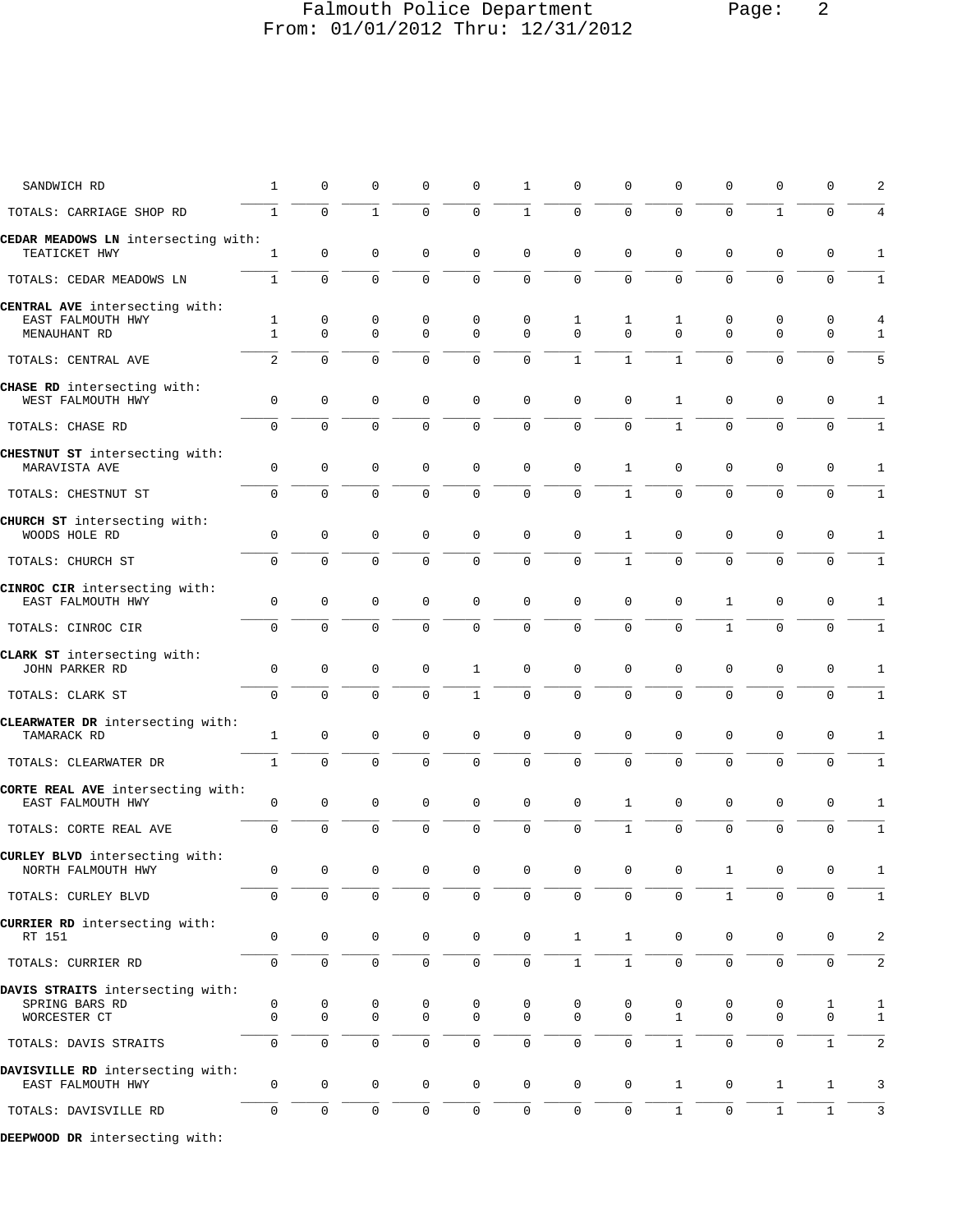## Falmouth Police Department Page: 3 From: 01/01/2012 Thru: 12/31/2012

| SANDWICH RD                                          | 0                   | $\mathbf 0$  | 0            | 0            | $\mathbf 0$  | 0                   | 0              | 0           | 1              | 0            | 1            | 0           | 2                |
|------------------------------------------------------|---------------------|--------------|--------------|--------------|--------------|---------------------|----------------|-------------|----------------|--------------|--------------|-------------|------------------|
| TOTALS: DEEPWOOD DR                                  | $\Omega$            | $\Omega$     | $\mathbf 0$  | $\Omega$     | $\mathbf 0$  | $\mathbf 0$         | $\mathbf 0$    | $\Omega$    | $\mathbf{1}$   | $\Omega$     | $\mathbf{1}$ | $\Omega$    | 2                |
| DEER POND RD intersecting with:                      | $\mathsf 0$         | $\mathbf 0$  | $\mathsf 0$  | 0            | $\mathsf 0$  | $\mathbf 0$         | $\mathbf 0$    | 0           | 0              | $\mathbf{1}$ | $\mathbf 0$  | 0           | 1                |
| PINECREST BEACH DR                                   | $\mathbf 0$         | $\mathbf 0$  |              |              |              |                     |                | $\mathbf 0$ | $\mathbf 0$    | $\mathbf{1}$ | $\mathbf 0$  |             |                  |
| TOTALS: DEER POND RD                                 |                     |              | $\mathsf 0$  | $\mathbf 0$  | $\mathbf 0$  | $\mathsf{O}\xspace$ | 0              |             |                |              |              | $\mathbf 0$ | $\mathbf{1}$     |
| DILLINGHAM AVE intersecting with:<br>GIFFORD ST      | $\mathsf 0$         | $\mathbf{1}$ | $\mathbf 0$  | 1            | $\mathbf 0$  | $\mathbf{1}$        | $\mathbf 0$    | $\mathbf 0$ | $\mathbf 0$    | $\mathbf{0}$ | $\mathbf 0$  | $\mathbf 0$ | 3                |
| TOTALS: DILLINGHAM AVE                               | $\mathbf 0$         | $\mathbf{1}$ | $\mathbf 0$  | $\mathbf{1}$ | $\mathbf 0$  | $\mathbf{1}$        | $\mathbf 0$    | $\mathbf 0$ | $\mathbf 0$    | 0            | $\mathbf{0}$ | $\mathbf 0$ | 3                |
| EAST FALMOUTH HWY intersecting with:                 |                     |              |              |              |              |                     |                |             |                |              |              |             |                  |
| ACAPESKET RD                                         | 0                   | 0            | 0            | 1            | 0            | 1                   | 1              | 0           | 0              | 0            | 0            | 0           | 3                |
| CENTRAL AVE                                          | 1                   | 0            | 0            | 0            | $\mathbf 0$  | 0                   | 1              | 1           | 1              | 0            | $\mathbf 0$  | 0           | 4                |
| CINROC CIR                                           | $\Omega$            | 0            | 0            | 0            | 0            | $\Omega$            | $\Omega$       | $\Omega$    | $\Omega$       | 1            | 0            | 0           | $\mathbf 1$      |
| CORTE REAL AVE                                       | $\Omega$            | $\mathbf 0$  | 0            | 0            | $\mathbf 0$  | 0                   | $\mathbf 0$    | 1           | 0              | 0            | 0            | $\mathbf 0$ | $1\,$            |
| DAVISVILLE RD                                        | $\mathbf 0$         | $\mathbf 0$  | 0            | $\mathbf 0$  | 0            | 0                   | $\mathbf 0$    | $\mathbf 0$ | 1              | $\Omega$     | 1            | 1           | 3                |
| FRESH POND RD                                        | $\Omega$            | 0            | 0            | $\Omega$     | 0            | 1                   | $\Omega$       | $\Omega$    | $\Omega$       | $\Omega$     | 1            | 0           | $\boldsymbol{2}$ |
| JOHN PARKER RD                                       | $\Omega$            | $\Omega$     | 1            | $\mathbf 0$  | 1            | 1                   | $\Omega$       | $\mathbf 0$ | $\Omega$       | $\Omega$     | 0            | 0           | 3                |
| LORRAINE RD                                          | $\Omega$            | $\mathbf 0$  | 0            | $\Omega$     | $\Omega$     | 0                   | $\Omega$       | 2           | $\Omega$       | 0            | 0            | 1           | 3                |
| SEACOAST SHORES BLVD                                 | $\Omega$            | $\Omega$     | $\Omega$     | $\Omega$     | $\Omega$     | $\Omega$            | $\Omega$       | 1           | $\Omega$       | $\Omega$     | $\Omega$     | $\Omega$    | $\mathbf{1}$     |
| SHOREWOOD DR                                         | $\Omega$            | 1            | 0            | 0            | 0            | 0                   | 0              | $\Omega$    | 0              | 1            | $\mathbf{0}$ | $\mathbf 0$ | $\sqrt{2}$       |
| VIDAL AVE                                            | $\Omega$            | $\mathbf 0$  | $\Omega$     | 0            | $\mathbf 0$  | 0                   | $\Omega$       | $\Omega$    | $\Omega$       | 0            | 1            | 0           | $\mathbf{1}$     |
| TOTALS: EAST FALMOUTH HWY                            | $\mathbf{1}$        | $\mathbf{1}$ | $\mathbf{1}$ | $\mathbf{1}$ | $\mathbf{1}$ | 3                   | $\overline{2}$ | 5           | $\overline{a}$ | 2            | 3            | 2           | 24               |
|                                                      |                     |              |              |              |              |                     |                |             |                |              |              |             |                  |
| ELM RD intersecting with:<br>WOODS HOLE RD           | $\mathsf 0$         | $\mathsf 0$  | 0            | 0            | $\mathsf 0$  | 0                   | 1              | $\Omega$    | 0              | $\mathbf 0$  | $\mathbf 0$  | $\mathbf 0$ | 1                |
| TOTALS: ELM RD                                       | $\mathbf 0$         | $\mathbf 0$  | $\mathbf 0$  | 0            | $\mathbf 0$  | $\mathbf 0$         | $\mathbf{1}$   | $\mathbf 0$ | $\mathbf 0$    | $\mathbf 0$  | $\mathbf 0$  | 0           | 1                |
| FALMOUTH HEIGHTS RD intersecting with:               |                     |              |              |              |              |                     |                |             |                |              |              |             |                  |
| ROBBINS RD                                           | $\Omega$            | $\mathbf 0$  | 0            | 0            | $\mathbf 0$  | $\mathsf{O}\xspace$ | $\mathbf{1}$   | $\mathbf 0$ | 0              | $\mathbf 0$  | $\mathbf 0$  | 0           | 1                |
|                                                      |                     |              |              |              |              |                     |                |             |                |              |              |             |                  |
| TOTALS: FALMOUTH HEIGHTS RD                          | $\mathbf 0$         | $\mathbf 0$  | $\mathbf 0$  | 0            | $\mathbf 0$  | $\mathbf 0$         | $\mathbf{1}$   | 0           | $\mathbf 0$    | $\mathbf 0$  | $\mathbf 0$  | $\mathbf 0$ | $1\,$            |
| FALMOUTH WOODS RD intersecting with:                 |                     |              |              |              |              |                     |                |             |                |              |              |             |                  |
| RT 151                                               | 0                   | $\mathbf 0$  | $\mathbf 0$  | 0            | $\mathbf 0$  | $\mathbf 0$         | $\mathbf 0$    | $\mathbf 0$ | 1              | $\mathbf 0$  | $\mathbf 0$  | 0           | 1                |
| TOTALS: FALMOUTH WOODS RD                            | $\mathbf 0$         | $\mathbf 0$  | $\mathbf 0$  | $\mathbf 0$  | $\mathbf 0$  | $\mathbf 0$         | $\mathbf 0$    | $\mathbf 0$ | $\mathbf 1$    | $\mathbf 0$  | $\mathbf 0$  | $\mathbf 0$ | $\mathbf{1}$     |
| FALMOUTHPORT DR intersecting with:                   |                     |              |              |              |              |                     |                |             |                |              |              |             |                  |
| TEATICKET HWY                                        | $\mathsf 0$         | $\mathbf 0$  | 0            | 0            | $\mathbf 0$  | $\mathbf 0$         | $\mathbf 0$    | 0           | $\mathbf 1$    | 0            | $\mathbf 0$  | 0           | 1                |
| TOTALS: FALMOUTHPORT DR                              | $\mathbf 0$         | $\mathbf 0$  | $\mathbf 0$  | 0            | $\mathbf 0$  | $\mathbf 0$         | 0              | $\mathbf 0$ | $\mathbf{1}$   | $\mathsf{O}$ | $\mathbf 0$  | $\mathbf 0$ | $1\,$            |
| FAY RD intersecting with:                            |                     |              |              |              |              |                     |                |             |                |              |              |             |                  |
| NOBSKA RD                                            | $\mathbf 0$         | $\mathbf 0$  | $\mathbf 0$  | 0            | $\mathbf 0$  | $\mathbf 0$         | $\mathbf 0$    | 0           | 0              | 0            | 0            | 1           | 1                |
| TOTALS: FAY RD                                       | 0                   | 0            | $\mathbf 0$  | 0            | 0            | 0                   | $\mathsf{O}$   | $\mathbf 0$ | $\mathbf 0$    | $\mathbf{0}$ | 0            | 1           | 1                |
|                                                      |                     |              |              |              |              |                     |                |             |                |              |              |             |                  |
| FIRE TOWER RD intersecting with:<br>BRICK KILN RD    | $\mathbf 0$         | $\mathbf 0$  | $\mathbf 0$  | 0            | $\mathbf{1}$ | $\mathbf 0$         | $\mathbf 0$    | 0           | $\mathbf 0$    | $\mathbf 0$  | 0            | 0           | 1                |
| TOTALS: FIRE TOWER RD                                | $\mathbf 0$         | $\mathbf 0$  | $\mathbf 0$  | $\mathbf 0$  | $\mathbf{1}$ | $\mathbf 0$         | $\mathbf 0$    | $\mathbf 0$ | $\mathbf 0$    | $\mathbf{0}$ | $\mathbf 0$  | $\mathbf 0$ | $\mathbf{1}$     |
|                                                      |                     |              |              |              |              |                     |                |             |                |              |              |             |                  |
| FORDHAM RD intersecting with:<br>RT 151              | 0                   | 0            | $\mathbf{1}$ | 0            | $\mathbf 0$  | 0                   | $\mathsf{O}$   | 0           | 0              | $\mathsf{O}$ | 0            | 0           | 1                |
| TOTALS: FORDHAM RD                                   | $\mathsf{O}\xspace$ | $\mathbf 0$  | $\mathbf{1}$ | $\mathbf 0$  | $\mathsf{O}$ | $\mathsf{O}\xspace$ | $\mathsf 0$    | $\mathbf 0$ | 0              | $\mathsf 0$  | $\mathbf 0$  | $\mathbf 0$ | $\mathbf{1}$     |
|                                                      |                     |              |              |              |              |                     |                |             |                |              |              |             |                  |
| FRESH POND RD intersecting with:<br>CARRIAGE SHOP RD | 0                   | 0            | $\mathbf 1$  | 0            | 0            | 0                   | 0              | 0           | 0              | 0            | 0            | 0           | 1                |
| EAST FALMOUTH HWY                                    | $\mathbf 0$         | $\mathbf 0$  | $\mathbf 0$  | $\mathbf 0$  | $\mathbf 0$  | $\mathbf{1}$        | $\Omega$       | $\Omega$    | $\Omega$       | $\mathbf 0$  | $\mathbf{1}$ | 0           | 2                |
| TOTALS: FRESH POND RD                                | $\mathbf 0$         | $\mathsf 0$  | $\mathbf{1}$ | $\mathbf 0$  | $\mathsf{O}$ | $\mathbf{1}$        | $\mathbf 0$    | $\mathbf 0$ | $\mathbf 0$    | $\mathbf 0$  | $\mathbf{1}$ | $\mathbf 0$ | 3                |
| GIFFORD ST intersecting with:<br>AMVETS AVE          | 0                   | 0            | 0            | $\mathbf{1}$ | 0            | 0                   | $\mathbf 0$    | 0           | 0              | $\mathbf 0$  | 0            | 0           | $\mathbf{1}$     |
|                                                      |                     |              |              |              |              |                     |                |             |                |              |              |             |                  |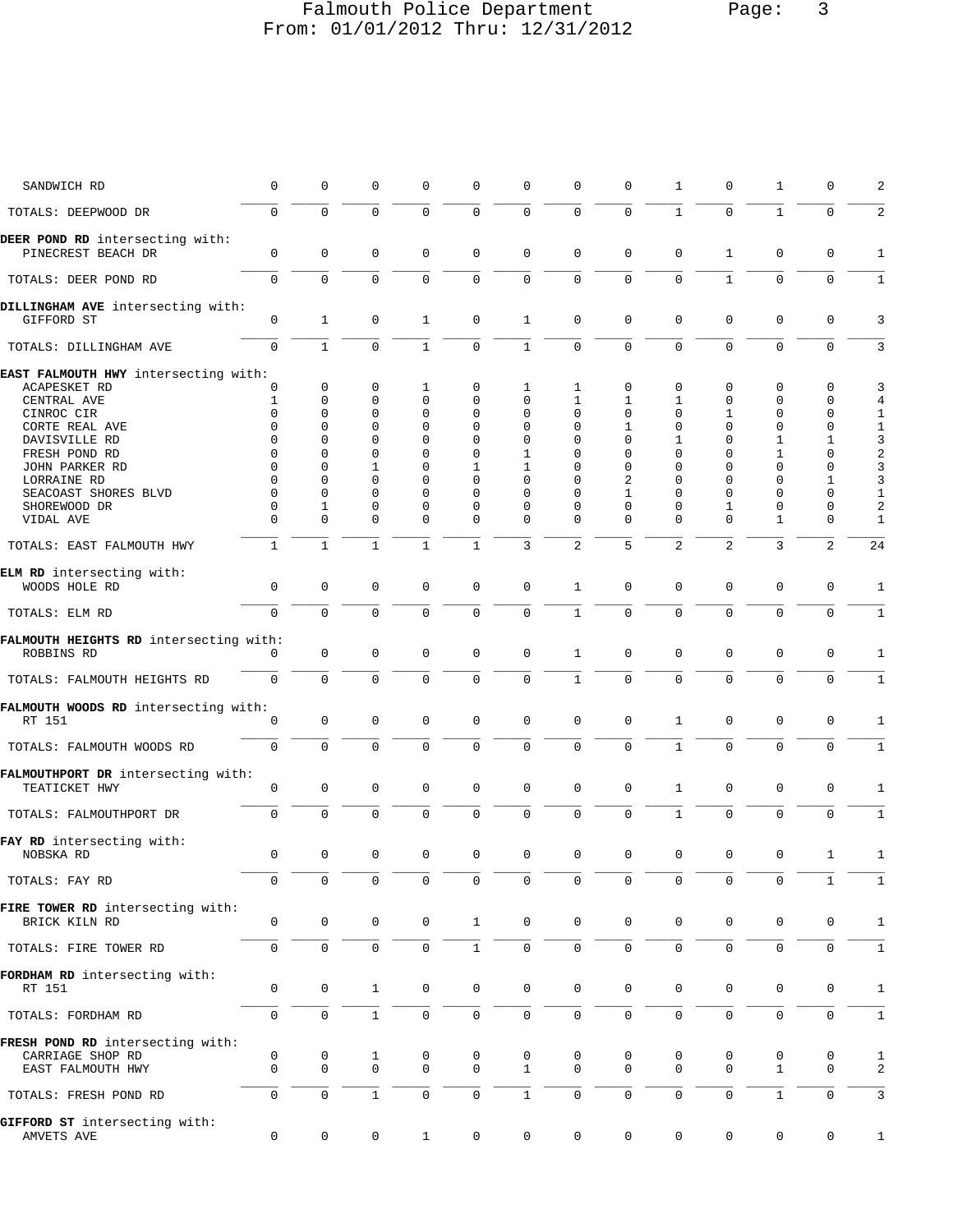# Falmouth Police Department Page: 4 From: 01/01/2012 Thru: 12/31/2012

| DILLINGHAM AVE<br>JONES RD<br>MAIN ST                                              | $\mathbf 0$<br>1<br>0          | 1<br>$\mathbf{1}$<br>0      | 0<br>$\mathbf 0$<br>0                          | 1<br>$\mathbf{1}$<br>0     | 0<br>0<br>0                 | 1<br>1<br>0             | 0<br>2<br>1                                  | O<br>0<br>0                       | 0<br>$\mathbf 0$<br>$\mathbf 0$ | 0<br>0<br>0             | 0<br>1<br>0                          | 0<br>0<br>0                          | 3<br>7<br>1                            |
|------------------------------------------------------------------------------------|--------------------------------|-----------------------------|------------------------------------------------|----------------------------|-----------------------------|-------------------------|----------------------------------------------|-----------------------------------|---------------------------------|-------------------------|--------------------------------------|--------------------------------------|----------------------------------------|
| WOODVIEW DR                                                                        | 0                              | $\Omega$                    | $\mathbf 0$                                    | $\mathbf 0$                | 0                           | $\Omega$                | $\Omega$                                     | $\mathbf 0$                       | $\mathbf 0$                     | $\Omega$                | $\mathbf{1}$                         | $\mathbf 0$                          | $\mathbf{1}$                           |
| TOTALS: GIFFORD ST                                                                 | $\mathbf{1}$                   | $\overline{c}$              | $\mathsf{O}\xspace$                            | 3                          | $\mathbf 0$                 | $\overline{\mathbf{c}}$ | 3                                            | 0                                 | 0                               | 0                       | $\overline{2}$                       | $\mathsf 0$                          | 13                                     |
| HATCHVILLE RD intersecting with:<br>SAM TURNER RD                                  | 0                              | $\mathbf 0$                 | $\mathbf 0$                                    | 0                          | 0                           | $\mathbf 0$             | $\mathbf 0$                                  | $\mathbf 0$                       | 1                               | 0                       | $\mathbf 0$                          | 0                                    | 1                                      |
| TOTALS: HATCHVILLE RD                                                              | $\mathbf 0$                    | 0                           | $\mathbf 0$                                    | 0                          | $\mathbf 0$                 | $\mathbf 0$             | $\mathbf 0$                                  | $\mathbf 0$                       | $\mathbf{1}$                    | $\mathbf 0$             | $\mathbf 0$                          | $\mathbf 0$                          | $\mathbf{1}$                           |
| HAYWAY RD intersecting with:<br>CARRIAGE SHOP RD<br>SANDWICH RD                    | 0<br>$\Omega$                  | 0<br>$\mathbf{1}$           | 0<br>$\mathbf 0$                               | 0<br>$\Omega$              | 0<br>$\Omega$               | 0<br>$\Omega$           | 0<br>$\Omega$                                | 0<br>$\Omega$                     | 0<br>$\Omega$                   | 0<br>$\Omega$           | 1<br>$\Omega$                        | 0<br>$\mathbf 0$                     | 1<br>1                                 |
| TOTALS: HAYWAY RD                                                                  | $\mathbf 0$                    | $\mathbf{1}$                | $\mathbf 0$                                    | 0                          | $\mathbf 0$                 | $\mathsf 0$             | $\mathbf 0$                                  | $\mathbf 0$                       | $\mathbf 0$                     | $\mathbf 0$             | $\mathbf{1}$                         | 0                                    | 2                                      |
| HOOPPOLE RD intersecting with:<br><b>ASHUMET RD</b>                                | 1                              | $\mathbf 0$                 | $\mathbf 0$                                    | $\mathbf 0$                | 0                           | $\mathbf 0$             | $\mathbf 0$                                  | $\mathbf 0$                       | 0                               | $\mathbf 0$             | $\mathbf 0$                          | 0                                    | 1                                      |
| TOTALS: HOOPPOLE RD                                                                | $\mathbf{1}$                   | $\Omega$                    | $\mathbf 0$                                    | $\Omega$                   | $\Omega$                    | $\mathbf 0$             | $\mathbf{0}$                                 | $\Omega$                          | $\Omega$                        | $\Omega$                | $\mathbf 0$                          | $\mathbf 0$                          | $\mathbf{1}$                           |
| JERICHO PATH intersecting with:<br>WORCESTER CT                                    | $\mathbf 0$                    | $\mathbf 0$                 | $\mathbf 0$                                    | 0                          | 0                           | $\mathbf 0$             | $\mathbf 0$                                  | $\mathsf 0$                       | 1                               | 0                       | $\mathbf 0$                          | 0                                    | 1                                      |
| TOTALS: JERICHO PATH                                                               | $\mathbf 0$                    | $\mathbf 0$                 | $\mathbf 0$                                    | 0                          | 0                           | $\mathbf 0$             | $\mathsf 0$                                  | $\mathbf 0$                       | $\mathbf{1}$                    | $\mathbf 0$             | $\mathbf 0$                          | $\mathbf 0$                          | $1\,$                                  |
| JOHN PARKER RD intersecting with:<br>CLARK ST                                      | 0                              | 0                           | $\mathsf 0$                                    | 0                          | $\mathbf{1}$                | $\mathbf 0$             | 0                                            | 0                                 | 0                               | $\mathbf 0$             | 0                                    | 0                                    | 1                                      |
| EAST FALMOUTH HWY                                                                  | $\mathbf 0$                    | $\mathbf 0$                 | $\mathbf{1}$                                   | $\mathbf 0$                | $\mathbf{1}$                | $\mathbf{1}$            | $\mathbf{0}$                                 | $\mathbf 0$                       | $\mathbf 0$                     | $\mathbf 0$             | $\mathbf 0$                          | $\mathbf 0$                          | 3                                      |
| TOTALS: JOHN PARKER RD                                                             | 0                              | $\Omega$                    | $\mathbf{1}$                                   | $\Omega$                   | $\overline{c}$              | $\mathbf{1}$            | $\mathbf 0$                                  | $\Omega$                          | $\Omega$                        | $\Omega$                | $\mathbf 0$                          | $\mathbf 0$                          | $\overline{4}$                         |
| JONES RD intersecting with:<br>GIFFORD ST<br>MORIN AVE<br>NURSERY RD<br>PALMER AVE | 1<br>$\Omega$<br>$\Omega$<br>0 | 1<br>1<br>$\mathbf{0}$<br>0 | 0<br>$\mathbf 0$<br>$\mathbf 0$<br>$\mathbf 0$ | 1<br>$\mathbf 0$<br>0<br>0 | 0<br>0<br>$\mathbf{1}$<br>0 | 1<br>0<br>0<br>3        | 2<br>$\mathbf 0$<br>$\mathbf{1}$<br>$\Omega$ | 0<br>$\mathbf 0$<br>$\Omega$<br>0 | 0<br>$\mathbf 0$<br>0<br>0      | 0<br>0<br>$\Omega$<br>0 | 1<br>$\mathbf 0$<br>1<br>$\mathbf 0$ | 0<br>0<br>$\mathbf 0$<br>$\mathsf 0$ | 7<br>$\mathbf{1}$<br>$\mathbf{3}$<br>3 |
| TOTALS: JONES RD                                                                   | 1                              | $\overline{c}$              | $\mathbf 0$                                    | $\mathbf{1}$               | $\mathbf 1$                 | 4                       | 3                                            | 0                                 | 0                               | $\mathbf 0$             | $\mathbf{2}$                         | $\mathbf 0$                          | 14                                     |
| KATHARINE LEE BATES intersecting with:<br>PALMER AVE                               | 0                              | 0                           | $\mathbf 0$                                    | 0                          | $\mathbf{1}$                | $\mathbf 0$             | $\mathbf{1}$                                 | $\mathbf 0$                       | 0                               | $\mathbf 0$             | $\mathbf 0$                          | 0                                    | $\overline{a}$                         |
| TOTALS: KATHARINE LEE BATES                                                        | $\mathsf{O}\xspace$            | $\mathbf 0$                 | $\mathbf 0$                                    | $\mathbf 0$                | $\mathbf{1}$                | $\mathsf 0$             | $1\,$                                        | $\mathsf{O}\xspace$               | $\mathsf 0$                     | $\mathbf 0$             | $\mathbf 0$                          | 0                                    | $\sqrt{2}$                             |
| LAKEVIEW AVE intersecting with:<br>MINOT ST                                        | 1                              | $\mathsf 0$                 | $\mathbf 0$                                    | $\mathbf 0$                | 0                           | $\mathbf 0$             | $\mathbf 0$                                  | $\mathbf 0$                       | 0                               | $\mathbf 0$             | $\mathbf 0$                          | 0                                    | 1                                      |
| TOTALS: LAKEVIEW AVE                                                               | 1                              | $\mathbf 0$                 | $\mathbf 0$                                    | 0                          | $\overline{0}$              | $\mathbf 0$             | $\mathbf 0$                                  | $\mathbf 0$                       | $\mathbf 0$                     | $\mathbf 0$             | $\mathbf 0$                          | $\mathbf 0$                          | 1                                      |
| LITTLE ISLAND RD intersecting with:<br>QUAKER RD                                   | 0                              | 0                           | $\mathbf 0$                                    | 0                          | 0                           | 0                       | $\mathbf{1}$                                 | $\mathbf 0$                       | $\mathbf 0$                     | 0                       | $\mathbf 0$                          | 0                                    | 1                                      |
| TOTALS: LITTLE ISLAND RD                                                           | $\mathsf{O}\xspace$            | $\mathbf 0$                 | $\mathbf 0$                                    | 0                          | 0                           | $\mathbf 0$             | $\mathbf{1}$                                 | $\mathbf 0$                       | $\mathbf 0$                     | $\mathbf 0$             | $\mathbf 0$                          | $\mathbf 0$                          | $\mathbf{1}$                           |
| LOCUSTFIELD RD intersecting with:<br>BLACKSMITH SHOP RD                            | 0                              | $\mathbf 0$                 | $\mathbf 0$                                    | 0                          | 0                           | $\mathsf{O}\xspace$     | $\mathsf 0$                                  | $\mathbf{1}$                      | 0                               | 0                       | $\mathbf 0$                          | 0                                    | $\mathbf{1}$                           |
| TOTALS: LOCUSTFIELD RD                                                             | $\mathsf{O}\xspace$            | $\mathbf 0$                 | $\mathsf 0$                                    | 0                          | 0                           | $\mathsf{O}\xspace$     | $\mathbf 0$                                  | $\mathbf{1}$                      | $\mathsf{O}\xspace$             | $\mathbf 0$             | $\mathsf{O}\xspace$                  | $\mathbf 0$                          | $\mathbf{1}$                           |
| LORRAINE RD intersecting with:<br>EAST FALMOUTH HWY                                | 0                              | $\mathbf 0$                 | $\mathbf 0$                                    | 0                          | 0                           | $\mathsf{O}$            | $\mathbf 0$                                  | $\overline{a}$                    | 0                               | 0                       | $\mathbf 0$                          | $\mathbf{1}$                         | 3                                      |
| TOTALS: LORRAINE RD                                                                | 0                              | $\mathsf{O}\xspace$         | $\mathsf 0$                                    | 0                          | 0                           | $\mathsf{O}\xspace$     | $\mathbf 0$                                  | $\overline{a}$                    | $\mathbf 0$                     | $\mathbf 0$             | $\mathsf 0$                          | $\mathbf{1}$                         | $\mathbf{3}$                           |
| MAIN ST intersecting with:<br>GIFFORD ST<br>POST OFFICE RD<br>SCRANTON AVE         | 0<br>0<br>0                    | 0<br>0<br>0                 | 0<br>0<br>$\mathbf 0$                          | 0<br>0<br>0                | 0<br>0<br>0                 | $\mathbf 0$<br>0<br>0   | 1<br>$1\,$<br>$\mathsf 0$                    | 0<br>$\mathbf{1}$<br>0            | 0<br>0<br>$\mathbf 0$           | 0<br>0<br>0             | 0<br>0<br>1                          | 0<br>0<br>$\mathbf{1}$               | $\mathbf{1}$<br>2<br>2                 |
|                                                                                    |                                |                             |                                                |                            |                             |                         |                                              |                                   |                                 |                         |                                      |                                      |                                        |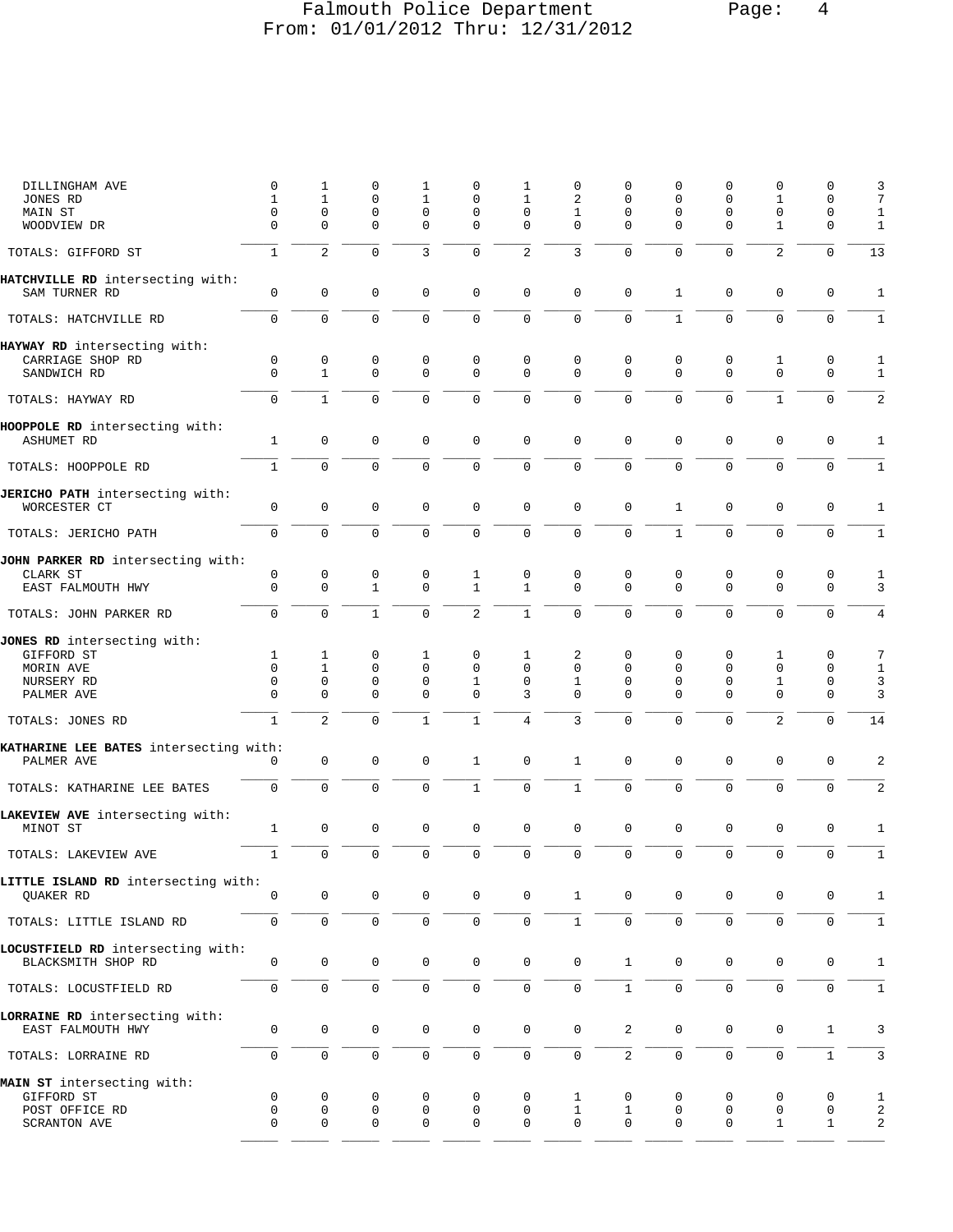### Falmouth Police Department Page: 5 From: 01/01/2012 Thru: 12/31/2012

| TOTALS: MAIN ST                                | 0                   | 0                   | 0            | 0                   | 0                   | 0              | 2            | $\mathbf{1}$        | 0                   | 0                   | $\mathbf{1}$ | 1            | 5                |
|------------------------------------------------|---------------------|---------------------|--------------|---------------------|---------------------|----------------|--------------|---------------------|---------------------|---------------------|--------------|--------------|------------------|
| MARAVISTA AVE intersecting with:               |                     |                     |              |                     |                     |                |              |                     |                     |                     |              |              |                  |
| CHESTNUT ST                                    | $\mathbf 0$         | $\mathbf 0$         | 0            | $\mathbf{0}$        | $\mathbf{0}$        | 0              | $\mathbf 0$  | 1                   | $\mathbf 0$         | 0                   | $\mathbf 0$  | 0            | $\mathbf{1}$     |
| MARAVISTA AVE EXT                              | 0                   | $\mathbf 0$         | 0            | $\mathbf 0$         | 0                   | 0              | 0            | $\mathbf{0}$        | 0                   | 0                   | 0            | 1            | $\mathbf{1}$     |
| MENAUHANT RD                                   | $\mathbf 0$         | $\mathbf 0$         | 0            | $\Omega$            | 1                   | 0              | $\Omega$     | $\mathbf{0}$        | $\Omega$            | $\mathbf 0$         | 0            | 0            | $\mathbf{1}$     |
| PRISCILLA ST                                   | $\mathbf 0$         | $\mathbf 0$         | $\mathbf 0$  | $\mathbf{0}$        | $\mathbf 1$         | $\mathbf 0$    | $\Omega$     | $\mathbf 0$         | 0                   | $\mathbf 0$         | 0            | 0            | $\mathbf{1}$     |
| RANDOLPH ST                                    | 1                   | $\mathbf 0$         | $\Omega$     | $\Omega$            | $\Omega$            | $\Omega$       | $\Omega$     | $\Omega$            | $\Omega$            | $\Omega$            | 0            | 0            | $\mathbf{1}$     |
| TEATICKET HWY                                  | $\mathbf 0$         | $\mathbf{0}$        | $\Omega$     | $\mathbf 0$         | $\mathbf{1}$        | 0              | $\Omega$     | $\mathbf{0}$        | 0                   | $\mathbf 0$         | 0            | 0            | $\mathbf{1}$     |
| TOLEDO ST                                      | $\Omega$            | $\Omega$            | $\Omega$     | $\mathbf{0}$        | $\mathbf{0}$        | $\Omega$       | $\mathbf{1}$ | $\Omega$            | $\Omega$            | $\Omega$            | $\Omega$     | 0            | $\mathbf{1}$     |
| TOTALS: MARAVISTA AVE                          | $\mathbf{1}$        | $\mathbf 0$         | $\Omega$     | $\mathbf 0$         | 3                   | $\mathbf 0$    | $\mathbf{1}$ | $\mathbf{1}$        | $\Omega$            | $\Omega$            | $\Omega$     | $\mathbf{1}$ | 7                |
| MARAVISTA AVE EXT intersecting with:           |                     |                     |              |                     |                     |                |              |                     |                     |                     |              |              |                  |
| MARAVISTA AVE                                  | 0                   | 0                   | 0            | 0                   | $\mathbf 0$         | 0              | $\mathbf 0$  | 0                   | 0                   | 0                   | 0            | 1            | 1                |
| TEATICKET HWY                                  | $\mathbf 0$         | $\mathbf 0$         | $\mathbf{1}$ | $\mathbf{1}$        | $\Omega$            | $\Omega$       | $\Omega$     | $\mathbf{1}$        | $\mathbf 0$         | $\mathbf{1}$        | $\Omega$     | $\Omega$     | 4                |
| TOTALS: MARAVISTA AVE EXT                      | $\mathbf 0$         | $\mathbf 0$         | $\mathbf{1}$ | $\mathbf{1}$        | $\mathbf 0$         | $\mathbf 0$    | $\mathbf 0$  | $\mathbf{1}$        | $\mathbf 0$         | $\mathbf{1}$        | 0            | $\mathbf{1}$ | 5                |
| MARTIN RD intersecting with:                   |                     |                     |              |                     |                     |                |              |                     |                     |                     |              |              |                  |
| WAQUOIT HWY                                    | $\mathbf 0$         | $\mathbf 0$         | $\mathbf 0$  | $\mathbf 0$         | $\mathbf{1}$        | $\mathbf 0$    | $\mathbf 0$  | $\mathbf 0$         | $\mathbf 0$         | $\mathbf{0}$        | $\mathbf 0$  | 0            | $\mathbf{1}$     |
| TOTALS: MARTIN RD                              | $\mathbf 0$         | $\mathbf 0$         | $\Omega$     | $\mathbf 0$         | $\mathbf{1}$        | $\overline{0}$ | $\mathbf 0$  | $\mathbf 0$         | $\Omega$            | $\Omega$            | $\Omega$     | 0            | $\mathbf{1}$     |
| MENAUHANT RD intersecting with:                |                     |                     |              |                     |                     |                |              |                     |                     |                     |              |              |                  |
| CENTRAL AVE                                    | $\mathbf{1}$        | 0                   | 0            | 0                   | 0                   | 0              | 0            | 0                   | 0                   | 0                   | 0            | 0            | 1                |
| MARAVISTA AVE                                  | $\mathbf 0$         | $\mathbf 0$         | $\mathbf 0$  | $\Omega$            | $\mathbf{1}$        | $\Omega$       | $\Omega$     | $\Omega$            | $\Omega$            | $\mathbf 0$         | 0            | 0            | $\mathbf{1}$     |
| TOTALS: MENAUHANT RD                           | $\mathbf{1}$        | $\mathbf 0$         | $\mathbf 0$  | $\mathbf 0$         | $\mathbf{1}$        | $\mathsf 0$    | 0            | $\mathbf 0$         | $\mathbf 0$         | $\mathbf{0}$        | 0            | 0            | 2                |
| METOXIT RD intersecting with:                  |                     |                     |              |                     |                     |                |              |                     |                     |                     |              |              |                  |
| WAQUOIT HWY                                    | $\mathbf 0$         | $\mathbf 0$         | $\mathbf 0$  | $\mathbf{1}$        | $\mathbf 0$         | $\mathbf 0$    | $\mathbf 0$  | $\mathbf{1}$        | $\mathbf 0$         | $\mathbf{0}$        | $\mathbf 0$  | 0            | $\overline{2}$   |
| TOTALS: METOXIT RD                             | $\mathbf 0$         | $\mathbf 0$         | $\mathbf 0$  | $\mathbf{1}$        | $\mathsf{O}\xspace$ | $\mathsf 0$    | $\mathsf{O}$ | $1\,$               | $\mathbf 0$         | $\mathbf 0$         | $\mathbf 0$  | 0            | $\overline{a}$   |
| MINOT ST intersecting with:                    |                     |                     |              |                     |                     |                |              |                     |                     |                     |              |              |                  |
| <b>LAKEVIEW AVE</b>                            | $\mathbf{1}$        | $\mathbf 0$         | 0            | $\mathbf 0$         | $\mathbf 0$         | $\mathbf 0$    | $\mathbf 0$  | $\mathbf 0$         | $\mathbf 0$         | $\mathbf{0}$        | $\mathbf 0$  | 0            | 1                |
| TOTALS: MINOT ST                               | $\mathbf{1}$        | $\mathbf 0$         | $\Omega$     | $\mathbf 0$         | $\mathbf 0$         | $\mathbf 0$    | $\mathbf 0$  | $\mathbf 0$         | $\mathbf 0$         | $\Omega$            | $\Omega$     | 0            | $\mathbf{1}$     |
| MORIN AVE intersecting with:                   |                     |                     |              |                     |                     |                |              |                     |                     |                     |              |              |                  |
| JONES RD                                       | $\mathbf 0$         | 1                   | 0            | $\mathbf{0}$        | $\mathbf{0}$        | $\mathbf 0$    | $\mathbf 0$  | $\mathbf{0}$        | $\mathbf 0$         | $\mathbf 0$         | 0            | 0            | 1                |
| TOTALS: MORIN AVE                              | $\mathbf 0$         | $\mathbf{1}$        | $\Omega$     | $\mathbf 0$         | $\mathbf 0$         | $\mathbf 0$    | $\mathbf 0$  | $\mathbf 0$         | $\mathbf 0$         | $\mathbf{0}$        | $\Omega$     | 0            | $\mathbf{1}$     |
| MULLEN WAY intersecting with:                  |                     |                     |              |                     |                     |                |              |                     |                     |                     |              |              |                  |
| WOODS HOLE RD                                  | $\mathbf 0$         | $\mathbf 0$         | $\mathbf 0$  | $\mathbf 0$         | $\mathbf 0$         | $\mathbf 0$    | $\mathbf 0$  | $\mathbf{1}$        | 0                   | $\mathbf 0$         | 0            | 0            | 1                |
| TOTALS: MULLEN WAY                             | $\mathbf 0$         | $\mathbf 0$         | $\mathbf 0$  | $\mathbf 0$         | $\mathbf 0$         | $\mathbf 0$    | $\Omega$     | $\mathbf{1}$        | $\mathbf 0$         | $\mathbf{0}$        | 0            | 0            | $\mathbf{1}$     |
| NANTUCKET AVE intersecting with:               | 0                   | $\mathbf 0$         | 0            | $\mathbf 0$         | $\mathsf{O}\xspace$ | $\mathbf 1$    |              |                     | 0                   | $\mathsf 0$         | 0            | 0            | 2                |
| WORCESTER AVE                                  |                     |                     |              |                     |                     |                | $\mathbf 1$  | 0                   |                     |                     |              |              |                  |
| TOTALS: NANTUCKET AVE                          | $\mathsf{O}\xspace$ | $\mathsf 0$         | 0            | $\mathbf 0$         | $\mathbf 0$         | $\mathbf{1}$   | $\mathbf{1}$ | $\mathsf{O}\xspace$ | 0                   | $\mathsf 0$         | 0            | 0            | $\overline{a}$   |
| NASHAWENA ST intersecting with:<br>OLD DOCK RD | $\mathbf{1}$        | $\mathbf 0$         | $\mathsf{O}$ | $\mathsf{O}\xspace$ | $\mathsf{O}\xspace$ | $\mathsf 0$    | 0            | $\mathsf{O}\xspace$ | $\mathsf{O}\xspace$ | $\mathbb O$         | $\mathbf 0$  | $\mathbf 0$  | $\mathbf 1$      |
|                                                |                     |                     |              |                     |                     |                |              |                     |                     |                     |              |              |                  |
| TOTALS: NASHAWENA ST                           | $\mathbf{1}$        | $\mathsf 0$         | $\mathsf{O}$ | $\mathbf 0$         | $\mathsf{O}$        | $\mathsf 0$    | $\mathsf{O}$ | $\mathsf{O}$        | $\mathsf{O}$        | $\mathsf{O}\xspace$ | $\mathsf{O}$ | $\mathsf{O}$ | $\mathbf 1$      |
| NOBSKA RD intersecting with:<br>FAY RD         | $\mathsf{O}\xspace$ | 0                   | 0            | 0                   | 0                   | 0              | 0            | 0                   | 0                   | 0                   | 0            | $\mathbf{1}$ | $\mathbf{1}$     |
| WOODS HOLE RD                                  | $\mathbf 0$         | $\mathbf 0$         | $\mathbf 0$  | 0                   | $\mathbf 0$         | $\mathbf 0$    | $\mathbf{1}$ | $\mathbf 0$         | $\mathbf 0$         | $\mathbf 0$         | $\mathbf 0$  | $\mathsf 0$  | $\mathbf{1}$     |
| TOTALS: NOBSKA RD                              | $\mathbf 0$         | $\mathsf{O}\xspace$ | $\mathbf 0$  | $\mathbf 0$         | $\mathsf{O}$        | $\mathbf 0$    | $\mathbf{1}$ | $\mathbf 0$         | $\mathbf 0$         | $\mathbf 0$         | 0            | $\mathbf{1}$ | $\sqrt{2}$       |
| NORTH FALMOUTH HWY intersecting with:          |                     |                     |              |                     |                     |                |              |                     |                     |                     |              |              |                  |
| CURLEY BLVD                                    | 0                   | 0                   | 0            | 0                   | 0                   | 0              | 0            | 0                   | 0                   | 1                   | 0            | 0            | $\mathbf{1}$     |
| RT 151                                         | $\mathbf 0$         | $\mathbf 0$         | 0            | 0                   | 0                   | 0              | 0            | 2                   | 0                   | 0                   | 0            | 0            | 2                |
| WILLOW FIELD DR                                | $\mathbf 0$         | 0                   | 0            | 0                   | 0                   | 0              | $\mathbf 0$  | $\mathbf{1}$        | 0                   | 1                   | 0            | 0            | $\boldsymbol{2}$ |
| WINSLOW RD                                     | $\mathbf 0$         | $\mathbf 0$         | $\mathbf 0$  | 0                   | 0                   | $\mathbf 0$    | $\mathbf{1}$ | $\mathbf 0$         | $\mathbf 0$         | $\mathbf 0$         | $\mathbf 0$  | 0            | $\mathbf{1}$     |
|                                                |                     |                     |              |                     |                     |                |              |                     |                     |                     |              |              |                  |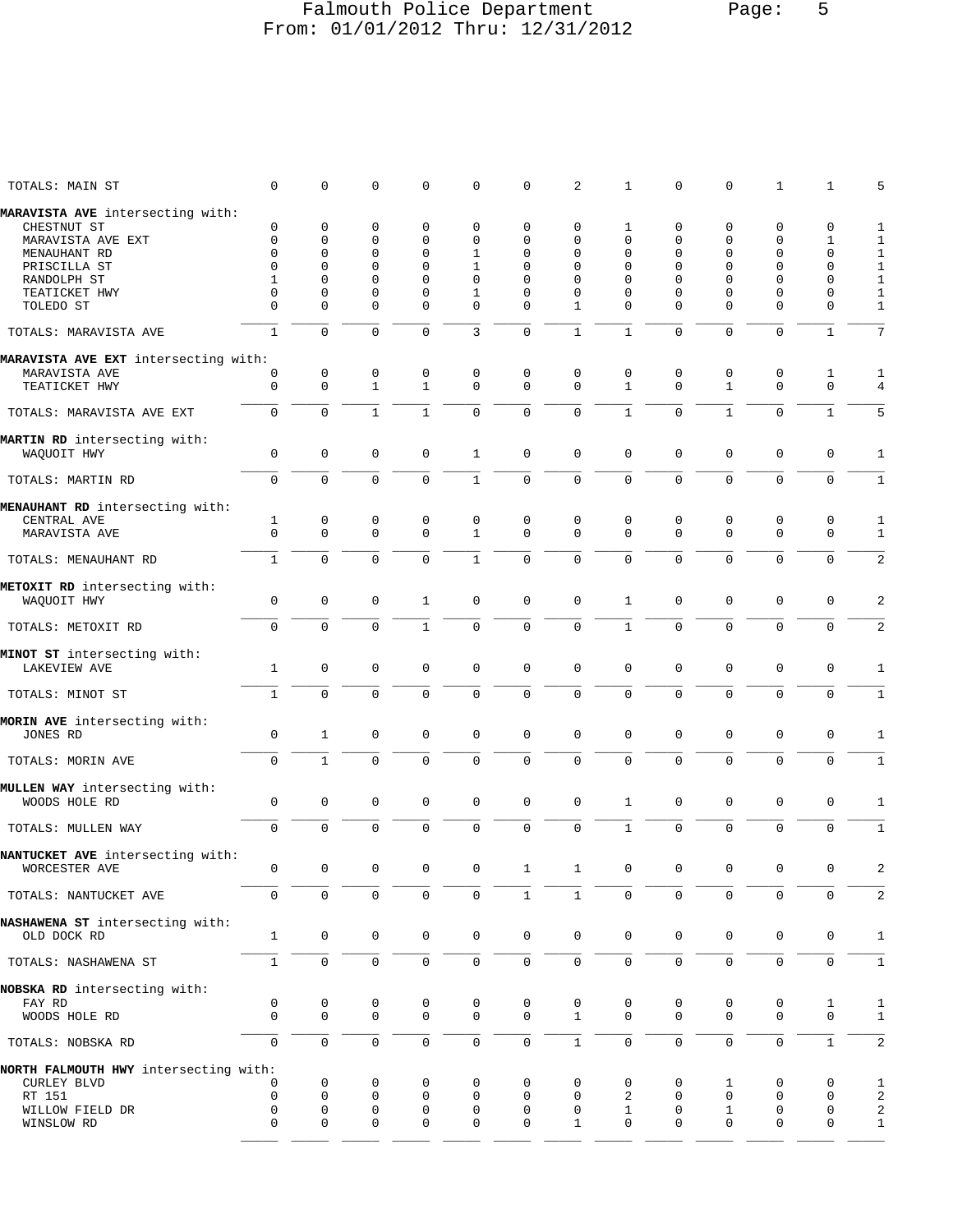### Falmouth Police Department Page: 6 From: 01/01/2012 Thru: 12/31/2012

| TOTALS: NORTH FALMOUTH HWY                                                            | $\Omega$           | $\Omega$            | $\Omega$            | $\Omega$                     | $\Omega$                     | $\Omega$                   | 1                                | 3                                | 0                                      | 2                 | $\Omega$                     | $\Omega$         | 6                 |
|---------------------------------------------------------------------------------------|--------------------|---------------------|---------------------|------------------------------|------------------------------|----------------------------|----------------------------------|----------------------------------|----------------------------------------|-------------------|------------------------------|------------------|-------------------|
| NURSERY RD intersecting with:<br>JONES RD                                             | 0                  | $\mathbf 0$         | $\mathbf 0$         | $\mathbf 0$                  | $\mathbf{1}$                 | $\mathbf 0$                | $\mathbf{1}$                     | $\mathbf 0$                      | $\mathbf 0$                            | $\mathbf 0$       | 1                            | 0                | 3                 |
| TOTALS: NURSERY RD                                                                    | 0                  | $\mathbf 0$         | $\mathbf 0$         | $\mathbf 0$                  | $\mathbf{1}$                 | $\mathbf 0$                | $\mathbf{1}$                     | $\mathbf 0$                      | $\mathbf 0$                            | $\mathbf 0$       | $\mathbf{1}$                 | 0                | 3                 |
| OLD BARNSTABLE RD intersecting with:<br>OLD MEETING HOUSE RD<br>WINDSWEPT RD          | 0<br>$\mathbf 0$   | 0<br>$\mathbf 0$    | 0<br>$\Omega$       | 1<br>$\mathbf 0$             | 0<br>$\Omega$                | 0<br>$\Omega$              | $\mathbf 0$<br>$\Omega$          | 0<br>$\Omega$                    | $\mathbf 0$<br>$\mathbf 0$             | 0<br>$\mathbf{1}$ | 0<br>$\mathbf 0$             | 0<br>$\mathbf 0$ | 1<br>$\mathbf{1}$ |
| TOTALS: OLD BARNSTABLE RD                                                             | $\mathbf 0$        | $\mathbf 0$         | $\Omega$            | 1                            | $\Omega$                     | $\mathbf 0$                | $\Omega$                         | $\Omega$                         | $\Omega$                               | $\mathbf{1}$      | $\Omega$                     | 0                | 2                 |
| OLD DOCK RD intersecting with:<br>NASHAWENA ST                                        | $\mathbf{1}$       | $\mathbf 0$         | $\mathbf 0$         | $\mathbf 0$                  | $\mathsf 0$                  | $\mathbf 0$                | $\mathbf 0$                      | $\mathbf 0$                      | $\mathbf 0$                            | $\mathbf 0$       | $\mathbf 0$                  | 0                | $\mathbf{1}$      |
| TOTALS: OLD DOCK RD                                                                   | $\mathbf{1}$       | $\mathbf 0$         | $\mathbf 0$         | $\mathbf 0$                  | $\mathbf 0$                  | $\mathsf 0$                | $\mathsf 0$                      | $\mathbf 0$                      | $\mathbf 0$                            | $\mathbf 0$       | $\mathbf 0$                  | 0                | $\mathbf{1}$      |
| OLD MAIN RD intersecting with:<br>WILD HARBOR RD<br>WINSLOW RD                        | 0<br>$\Omega$      | 0<br>$\mathbf 0$    | 0<br>$\Omega$       | 0<br>$\Omega$                | 0<br>$\mathbf 0$             | 0<br>$\mathbf{1}$          | 1<br>$\Omega$                    | 0<br>$\Omega$                    | 0<br>$\Omega$                          | 0<br>$\mathbf 0$  | 0<br>$\mathbf 0$             | 0<br>$\mathbf 0$ | 1<br>1            |
| TOTALS: OLD MAIN RD                                                                   | $\mathbf 0$        | $\Omega$            | $\mathbf 0$         | $\Omega$                     | $\Omega$                     | $\mathbf{1}$               | $\mathbf{1}$                     | $\mathbf 0$                      | $\Omega$                               | $\mathbf 0$       | $\mathbf 0$                  | $\mathbf 0$      | 2                 |
| OLD MEETING HOUSE RD intersecting with:<br>OLD BARNSTABLE RD                          | 0                  | $\mathbf 0$         | 0                   | 1                            | $\mathbf{0}$                 | $\mathbf 0$                | $\mathbf 0$                      | $\mathbf 0$                      | $\mathbf 0$                            | $\mathbf 0$       | $\mathbf 0$                  | 0                | 1                 |
| TOTALS: OLD MEETING HOUSE RD                                                          | $\mathbf 0$        | $\mathbf 0$         | $\mathbf 0$         | 1                            | $\mathbf 0$                  | $\mathsf 0$                | $\mathbf 0$                      | $\mathbf 0$                      | $\mathbf 0$                            | $\mathsf 0$       | $\mathbf 0$                  | 0                | $\mathbf{1}$      |
| OX BOW RD intersecting with:<br>BRICK KILN RD<br>TEATICKET HWY                        | 1<br>$\mathbf 0$   | 0<br>$\mathbf 0$    | 0<br>$\overline{a}$ | 0<br>$\Omega$                | $\mathbf 0$<br>$\Omega$      | $\mathbf 0$<br>$\mathbf 0$ | $\mathbf 0$<br>$\Omega$          | 0<br>2                           | $\mathbf 0$<br>$\Omega$                | 0<br>$\mathbf 0$  | $\mathbf 0$<br>$\mathbf 0$   | 0<br>$\mathbf 0$ | 1<br>4            |
| TOTALS: OX BOW RD                                                                     | $\mathbf{1}$       | $\mathbf 0$         | $\overline{a}$      | $\Omega$                     | $\mathbf 0$                  | $\mathbf 0$                | $\mathbf 0$                      | 2                                | $\mathbf 0$                            | $\mathbf 0$       | $\mathbf 0$                  | $\mathbf 0$      | 5                 |
| OYSTER POND RD intersecting with:<br>WOODS HOLE RD                                    | 0                  | 0                   | 0                   | $\mathbf 0$                  | $\mathbf 0$                  | 1                          | $\mathbf 0$                      | $\mathbf 0$                      | $\Omega$                               | 0                 | $\mathbf 0$                  | 0                | 1                 |
| TOTALS: OYSTER POND RD                                                                | $\mathbf 0$        | $\mathbf 0$         | $\mathbf 0$         | $\mathbf 0$                  | $\mathbf 0$                  | $\mathbf{1}$               | $\mathbf 0$                      | $\mathbf 0$                      | $\mathbf 0$                            | $\mathbf 0$       | $\mathbf 0$                  | $\mathbf 0$      | $\mathbf{1}$      |
| PALMER AVE intersecting with:<br>JONES RD<br>KATHARINE LEE BATES<br>WEST FALMOUTH HWY | 0<br>0<br>$\Omega$ | 0<br>0<br>0         | 0<br>0<br>$\Omega$  | $\mathbf 0$<br>0<br>$\Omega$ | $\mathbf 0$<br>1<br>$\Omega$ | 3<br>0<br>$\mathbf 0$      | $\mathbf 0$<br>1<br>$\mathbf{1}$ | $\mathbf 0$<br>0<br>$\mathbf{1}$ | $\mathbf 0$<br>$\mathbf 0$<br>$\Omega$ | 0<br>0<br>0       | $\mathbf 0$<br>0<br>$\Omega$ | 0<br>0<br>0      | 3<br>2<br>2       |
| TOTALS: PALMER AVE                                                                    | $\mathbf 0$        | $\mathbf 0$         | $\mathbf 0$         | $\mathbf 0$                  | $\mathbf{1}$                 | 3                          | 2                                | $\mathbf{1}$                     | $\Omega$                               | $\mathbf 0$       | $\mathbf 0$                  | $\mathbf 0$      | 7                 |
| PARSONS LN intersecting with:<br>WAQUOIT HWY                                          | 1                  | $\mathbf 0$         | $\mathbf 0$         | $\mathbf 0$                  | $\mathsf 0$                  | $\mathbf 0$                | $\mathbf 0$                      | $\mathbf 0$                      | $\mathbf 0$                            | $\mathbf 0$       | 1                            | 0                | 2                 |
| TOTALS: PARSONS LN                                                                    | $\mathbf{1}$       | $\mathbf 0$         | $\Omega$            | $\mathbf 0$                  | $\mathbf 0$                  | $\mathbf 0$                | $\mathbf 0$                      | $\mathbf 0$                      | $\mathbf 0$                            | $\mathbf 0$       | $\mathbf{1}$                 | $\mathbf 0$      | 2                 |
| PERCIVAL RD intersecting with:<br>TROTTING PARK RD                                    | 0                  | $\mathbf 0$         | 0                   | 0                            | $\mathbf 0$                  | $\mathbf 0$                | $\mathbf 0$                      | $\mathbf 0$                      | 0                                      | 0                 | 0                            | 1                | 1                 |
| TOTALS: PERCIVAL RD                                                                   | 0                  | $\mathbf 0$         | $\mathsf 0$         | $\mathbf 0$                  | $\mathbf 0$                  | $\mathbf 0$                | $\mathbf 0$                      | $\mathbf 0$                      | $\mathbf 0$                            | $\mathbf 0$       | $\mathbf 0$                  | $\mathbf{1}$     | $\mathbf{1}$      |
| PINA LN intersecting with:<br>SANDWICH RD                                             | 0                  | $\mathbf 0$         | $\mathbf 0$         | 0                            | 0                            | $\mathbf{1}$               | $\mathbf 0$                      | 0                                | 0                                      | $\mathbf 0$       | 0                            | 0                | 1                 |
| TOTALS: PINA LN                                                                       | 0                  | $\mathsf{O}\xspace$ | $\mathsf{O}\xspace$ | $\mathbf 0$                  | $\mathbf 0$                  | $\mathbf 1$                | $\mathbf 0$                      | $\mathbf 0$                      | $\mathsf{O}\xspace$                    | $\mathsf 0$       | $\mathsf{O}\xspace$          | $\mathsf 0$      | $\mathbf{1}$      |
| PINECREST BEACH DR intersecting with:<br>DEER POND RD                                 | 0                  | $\mathbf 0$         | 0                   | 0                            | 0                            | $\mathsf 0$                | $\mathbf 0$                      | $\mathbf 0$                      | $\mathbf 0$                            | $\mathbf{1}$      | 0                            | 0                | 1                 |
| TOTALS: PINECREST BEACH DR                                                            | $\mathsf{O}$       | $\mathbf 0$         | 0                   | 0                            | 0                            | $\mathbf 0$                | 0                                | $\mathbf 0$                      | $\mathbf 0$                            | $\mathbf{1}$      | 0                            | 0                | 1                 |
| POST OFFICE RD intersecting with:<br>MAIN ST                                          | 0                  | $\mathbf 0$         | 0                   | 0                            | 0                            | $\mathbf 0$                | $\mathbf{1}$                     | $\mathbf{1}$                     | $\mathbf 0$                            | 0                 | 0                            | 0                | 2                 |
| TOTALS: POST OFFICE RD                                                                | 0                  | $\mathsf{O}\xspace$ | 0                   | $\mathbf 0$                  | $\mathsf{O}$                 | $\mathsf{O}\xspace$        | $\mathbf{1}$                     | $\mathbf{1}$                     | $\mathbf 0$                            | $\mathbf 0$       | $\mathbf 0$                  | 0                | $\overline{a}$    |
|                                                                                       |                    |                     |                     |                              |                              |                            |                                  |                                  |                                        |                   |                              |                  |                   |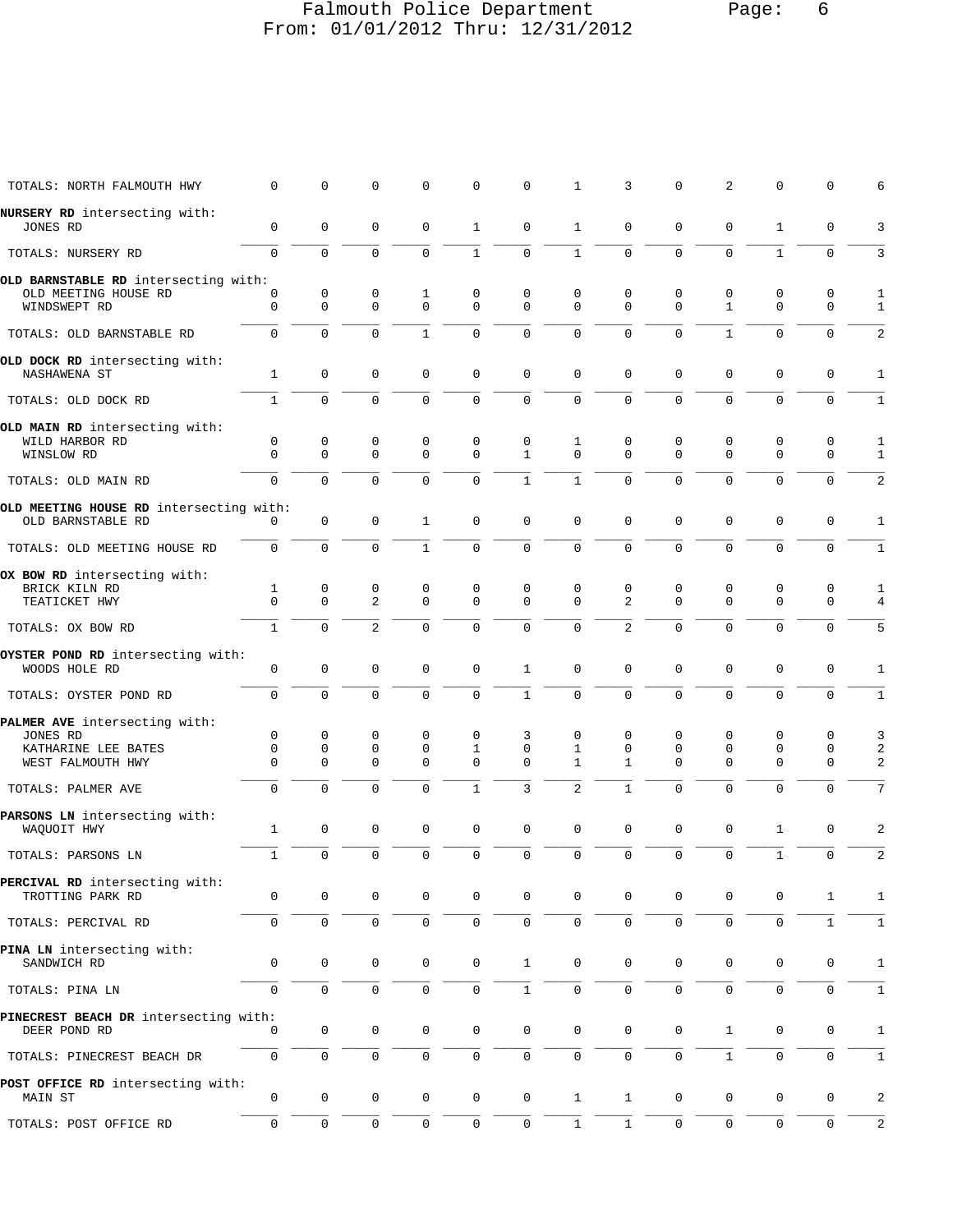## Falmouth Police Department Page: 7 From: 01/01/2012 Thru: 12/31/2012

| PRISCILLA ST intersecting with:<br>MARAVISTA AVE                                                                                                                                                         | 0                                                                                                                                               | 0                                                                                                                           | 0                                                                                                                                 | $\mathbf 0$                                                                                                                              | 1                                                                                                                       | 0                                                                                                 | $\mathbf 0$                                                                                                                              | $\mathbf 0$                                                                                                                              | 0                                                                                                                       | $\mathbf 0$                                                                                                                          | $\mathbf 0$                                                                                                                              | 0                                                                                                                           | 1                                                                                                                                                    |
|----------------------------------------------------------------------------------------------------------------------------------------------------------------------------------------------------------|-------------------------------------------------------------------------------------------------------------------------------------------------|-----------------------------------------------------------------------------------------------------------------------------|-----------------------------------------------------------------------------------------------------------------------------------|------------------------------------------------------------------------------------------------------------------------------------------|-------------------------------------------------------------------------------------------------------------------------|---------------------------------------------------------------------------------------------------|------------------------------------------------------------------------------------------------------------------------------------------|------------------------------------------------------------------------------------------------------------------------------------------|-------------------------------------------------------------------------------------------------------------------------|--------------------------------------------------------------------------------------------------------------------------------------|------------------------------------------------------------------------------------------------------------------------------------------|-----------------------------------------------------------------------------------------------------------------------------|------------------------------------------------------------------------------------------------------------------------------------------------------|
| TOTALS: PRISCILLA ST                                                                                                                                                                                     | $\Omega$                                                                                                                                        | $\Omega$                                                                                                                    | $\mathbf 0$                                                                                                                       | $\Omega$                                                                                                                                 | $\mathbf{1}$                                                                                                            | $\mathbf 0$                                                                                       | $\mathbf 0$                                                                                                                              | $\Omega$                                                                                                                                 | $\Omega$                                                                                                                | $\Omega$                                                                                                                             | $\Omega$                                                                                                                                 | $\Omega$                                                                                                                    | 1                                                                                                                                                    |
| QUAKER RD intersecting with:<br>LITTLE ISLAND RD                                                                                                                                                         | $\mathbf 0$                                                                                                                                     | $\Omega$                                                                                                                    | $\mathbf 0$                                                                                                                       | $\mathbf 0$                                                                                                                              | 0                                                                                                                       | $\mathbf 0$                                                                                       | 1                                                                                                                                        | $\Omega$                                                                                                                                 | $\mathbf 0$                                                                                                             | $\mathbf 0$                                                                                                                          | $\mathbf 0$                                                                                                                              | 0                                                                                                                           | 1                                                                                                                                                    |
| TOTALS: QUAKER RD                                                                                                                                                                                        | $\mathbf 0$                                                                                                                                     | $\Omega$                                                                                                                    | $\mathbf 0$                                                                                                                       | $\Omega$                                                                                                                                 | 0                                                                                                                       | $\mathbf 0$                                                                                       | $\mathbf{1}$                                                                                                                             | $\Omega$                                                                                                                                 | $\mathbf 0$                                                                                                             | $\mathbf 0$                                                                                                                          | $\mathbf 0$                                                                                                                              | $\mathbf 0$                                                                                                                 | $\mathbf{1}$                                                                                                                                         |
| RANCH RD intersecting with:<br>BOXBERRY HILL RD<br>RT 151                                                                                                                                                | $\mathbf 0$<br>$\Omega$                                                                                                                         | 0<br>$\Omega$                                                                                                               | 0<br>$\Omega$                                                                                                                     | $\mathbf 0$<br>$\Omega$                                                                                                                  | 0<br>$\mathbf{1}$                                                                                                       | 0<br>$\Omega$                                                                                     | $\mathbf 0$<br>$\Omega$                                                                                                                  | 0<br>$\Omega$                                                                                                                            | 0<br>$\Omega$                                                                                                           | 1<br>$\Omega$                                                                                                                        | $\mathbf 0$<br>$\Omega$                                                                                                                  | 0<br>$\mathbf 0$                                                                                                            | 1<br>$\mathbf{1}$                                                                                                                                    |
| TOTALS: RANCH RD                                                                                                                                                                                         | $\mathbf 0$                                                                                                                                     | $\Omega$                                                                                                                    | $\Omega$                                                                                                                          | $\Omega$                                                                                                                                 | $\mathbf{1}$                                                                                                            | $\mathbf 0$                                                                                       | $\mathbf 0$                                                                                                                              | $\Omega$                                                                                                                                 | $\Omega$                                                                                                                | $\mathbf{1}$                                                                                                                         | $\Omega$                                                                                                                                 | $\Omega$                                                                                                                    | 2                                                                                                                                                    |
| RANDOLPH ST intersecting with:<br>MARAVISTA AVE                                                                                                                                                          | 1                                                                                                                                               | $\mathbf 0$                                                                                                                 | $\mathbf 0$                                                                                                                       | $\mathbf 0$                                                                                                                              | $\mathbf 0$                                                                                                             | $\mathbf 0$                                                                                       | $\mathbf 0$                                                                                                                              | $\Omega$                                                                                                                                 | $\mathbf 0$                                                                                                             | $\mathbf 0$                                                                                                                          | $\mathbf 0$                                                                                                                              | 0                                                                                                                           | 1                                                                                                                                                    |
| TOTALS: RANDOLPH ST                                                                                                                                                                                      | $\mathbf{1}$                                                                                                                                    | $\Omega$                                                                                                                    | $\Omega$                                                                                                                          | $\Omega$                                                                                                                                 | 0                                                                                                                       | $\mathbf 0$                                                                                       | $\mathbf 0$                                                                                                                              | $\mathbf 0$                                                                                                                              | $\mathbf 0$                                                                                                             | $\Omega$                                                                                                                             | $\Omega$                                                                                                                                 | $\mathbf 0$                                                                                                                 | $\mathbf{1}$                                                                                                                                         |
| RANSOM RD intersecting with:<br>SIPPEWISSETT RD                                                                                                                                                          | $\mathbf 0$                                                                                                                                     | 0                                                                                                                           | $\mathbf 0$                                                                                                                       | $\mathbf 0$                                                                                                                              | $\mathbf 0$                                                                                                             | 0                                                                                                 | $\mathbf 0$                                                                                                                              | 1                                                                                                                                        | 0                                                                                                                       | $\mathbf 0$                                                                                                                          | $\mathbf 0$                                                                                                                              | 0                                                                                                                           | $\mathbf{1}$                                                                                                                                         |
| TOTALS: RANSOM RD                                                                                                                                                                                        | $\mathbf 0$                                                                                                                                     | $\Omega$                                                                                                                    | $\Omega$                                                                                                                          | $\Omega$                                                                                                                                 | $\Omega$                                                                                                                | $\mathbf 0$                                                                                       | $\mathbf 0$                                                                                                                              | $\mathbf{1}$                                                                                                                             | $\Omega$                                                                                                                | $\Omega$                                                                                                                             | $\Omega$                                                                                                                                 | $\mathbf 0$                                                                                                                 | $\mathbf{1}$                                                                                                                                         |
| RIVERS EDGE RD intersecting with:<br>BARROWS RD                                                                                                                                                          | $\mathbf 0$                                                                                                                                     | 0                                                                                                                           | $\mathbf 0$                                                                                                                       | $\mathbf{1}$                                                                                                                             | 0                                                                                                                       | $\mathbf 0$                                                                                       | $\Omega$                                                                                                                                 | $\Omega$                                                                                                                                 | $\mathbf 0$                                                                                                             | $\mathbf 0$                                                                                                                          | $\mathbf 0$                                                                                                                              | $\mathbf 0$                                                                                                                 | 1                                                                                                                                                    |
| TOTALS: RIVERS EDGE RD                                                                                                                                                                                   | $\mathbf 0$                                                                                                                                     | $\mathbf 0$                                                                                                                 | $\mathbf 0$                                                                                                                       | $\mathbf{1}$                                                                                                                             | 0                                                                                                                       | $\mathbf 0$                                                                                       | $\mathbf 0$                                                                                                                              | $\Omega$                                                                                                                                 | $\mathbf 0$                                                                                                             | $\mathbf 0$                                                                                                                          | $\mathbf 0$                                                                                                                              | $\mathbf 0$                                                                                                                 | $\mathbf{1}$                                                                                                                                         |
| ROBBINS RD intersecting with:<br>FALMOUTH HEIGHTS RD                                                                                                                                                     | $\mathbf 0$                                                                                                                                     | $\mathbf 0$                                                                                                                 | $\mathbf 0$                                                                                                                       | $\mathbf 0$                                                                                                                              | 0                                                                                                                       | $\mathbf 0$                                                                                       | $\mathbf{1}$                                                                                                                             | $\mathbf 0$                                                                                                                              | $\mathbf 0$                                                                                                             | $\mathbf 0$                                                                                                                          | $\mathbf 0$                                                                                                                              | $\mathbf 0$                                                                                                                 | 1                                                                                                                                                    |
| TOTALS: ROBBINS RD                                                                                                                                                                                       | $\Omega$                                                                                                                                        | $\Omega$                                                                                                                    | $\Omega$                                                                                                                          | $\Omega$                                                                                                                                 | $\Omega$                                                                                                                | $\Omega$                                                                                          | $\mathbf{1}$                                                                                                                             | $\Omega$                                                                                                                                 | $\Omega$                                                                                                                | $\Omega$                                                                                                                             | $\Omega$                                                                                                                                 | $\Omega$                                                                                                                    | $\mathbf{1}$                                                                                                                                         |
| RT 151 intersecting with:                                                                                                                                                                                |                                                                                                                                                 |                                                                                                                             |                                                                                                                                   |                                                                                                                                          |                                                                                                                         |                                                                                                   |                                                                                                                                          |                                                                                                                                          |                                                                                                                         |                                                                                                                                      |                                                                                                                                          |                                                                                                                             |                                                                                                                                                      |
| <b>ASHUMET RD</b><br>BOXBERRY HILL RD<br><b>CURRIER RD</b><br>FALMOUTH WOODS RD<br>FORDHAM RD<br>NORTH FALMOUTH HWY<br>RANCH RD<br>RT 28 N<br>RT 28 NORTH<br>RT 28 SOUTH<br>SAM TURNER RD<br>SANDWICH RD | $\mathbf 0$<br>$\Omega$<br>$\Omega$<br>$\Omega$<br>$\Omega$<br>$\Omega$<br>$\Omega$<br>$\Omega$<br>$\Omega$<br>$\Omega$<br>$\Omega$<br>$\Omega$ | 0<br>$\Omega$<br>$\Omega$<br>$\Omega$<br>$\Omega$<br>$\Omega$<br>$\Omega$<br>$\Omega$<br>$\Omega$<br>0<br>0<br>$\mathbf{1}$ | 0<br>1<br>$\Omega$<br>$\Omega$<br>$\mathbf{1}$<br>$\Omega$<br>$\Omega$<br>$\Omega$<br>$\Omega$<br>$\Omega$<br>0<br>$\overline{2}$ | $\mathbf 0$<br>1<br>$\Omega$<br>$\Omega$<br>$\Omega$<br>$\Omega$<br>$\Omega$<br>$\Omega$<br>$\Omega$<br>$\Omega$<br>$\Omega$<br>$\Omega$ | 1<br>$\Omega$<br>$\Omega$<br>$\Omega$<br>$\Omega$<br>$\Omega$<br>1<br>$\Omega$<br>$\Omega$<br>$\Omega$<br>0<br>$\Omega$ | 0<br>$\Omega$<br>$\Omega$<br>0<br>0<br>0<br>0<br>$\Omega$<br>$\overline{2}$<br>0<br>0<br>$\Omega$ | $\mathbf 0$<br>$\Omega$<br>$\mathbf{1}$<br>$\mathbf 0$<br>$\Omega$<br>$\Omega$<br>$\Omega$<br>$\Omega$<br>$\Omega$<br>$\Omega$<br>1<br>3 | 1<br>$\Omega$<br>$\mathbf{1}$<br>$\Omega$<br>$\Omega$<br>$\overline{a}$<br>$\Omega$<br>$\Omega$<br>$\Omega$<br>1<br>$\Omega$<br>$\Omega$ | 1<br>$\Omega$<br>$\Omega$<br>1<br>$\Omega$<br>$\Omega$<br>$\Omega$<br>$\Omega$<br>$\Omega$<br>1<br>$\Omega$<br>$\Omega$ | $\mathbf 0$<br>$\mathbf 0$<br>$\Omega$<br>$\Omega$<br>$\Omega$<br>$\Omega$<br>$\Omega$<br>1<br>1<br>$\Omega$<br>$\Omega$<br>$\Omega$ | $\mathbf 0$<br>$\Omega$<br>$\Omega$<br>$\Omega$<br>$\Omega$<br>$\Omega$<br>$\Omega$<br>$\Omega$<br>$\Omega$<br>$\Omega$<br>1<br>$\Omega$ | 0<br>0<br>$\mathbf 0$<br>$\mathbf 0$<br>$\Omega$<br>$\mathbf 0$<br>0<br>$\mathbf 0$<br>$\mathbf 0$<br>1<br>0<br>$\mathbf 0$ | 3<br>$\overline{a}$<br>$\sqrt{2}$<br>$\mathbf{1}$<br>$\mathbf{1}$<br>$\overline{c}$<br>$\mathbf{1}$<br>$\mathbf{1}$<br>$\overline{3}$<br>3<br>2<br>6 |
| TOTALS: RT 151                                                                                                                                                                                           | $\mathbf 0$                                                                                                                                     | $\mathbf{1}$                                                                                                                | $\overline{4}$                                                                                                                    | $\mathbf{1}$                                                                                                                             | $\overline{2}$                                                                                                          | $\overline{c}$                                                                                    | 5                                                                                                                                        | 5                                                                                                                                        | 3                                                                                                                       | $\overline{a}$                                                                                                                       | $\mathbf{1}$                                                                                                                             | $\mathbf{1}$                                                                                                                | 27                                                                                                                                                   |
| RT 28 N intersecting with:<br>RT 151                                                                                                                                                                     | 0                                                                                                                                               | 0                                                                                                                           | 0                                                                                                                                 | 0                                                                                                                                        | 0                                                                                                                       | 0                                                                                                 | $\mathbf 0$                                                                                                                              | 0                                                                                                                                        | 0                                                                                                                       | 1                                                                                                                                    | $\mathbf 0$                                                                                                                              | 0                                                                                                                           | 1                                                                                                                                                    |
| TOTALS: RT 28 N                                                                                                                                                                                          | $\mathsf{O}\xspace$                                                                                                                             | 0                                                                                                                           | 0                                                                                                                                 | $\mathbf 0$                                                                                                                              | 0                                                                                                                       | 0                                                                                                 | $\mathsf 0$                                                                                                                              | $\mathbf{0}$                                                                                                                             | $\mathbf 0$                                                                                                             | $\mathbf 1$                                                                                                                          | $\mathsf 0$                                                                                                                              | $\mathbf 0$                                                                                                                 | $\mathbf 1$                                                                                                                                          |
| RT 28 NORTH intersecting with:<br>RT 151<br>THOMAS B LANDERS RD                                                                                                                                          | 0<br>$\mathbf 0$                                                                                                                                | 0<br>$\mathbf 0$                                                                                                            | 0<br>$\mathbf 0$                                                                                                                  | 0<br>$\mathbf 0$                                                                                                                         | 0<br>$\mathbf{1}$                                                                                                       | 2<br>$\mathbf{1}$                                                                                 | 0<br>$\Omega$                                                                                                                            | 0<br>$\Omega$                                                                                                                            | 0<br>$\Omega$                                                                                                           | $\mathbf{1}$<br>$\mathbf 0$                                                                                                          | 0<br>$\mathbf 0$                                                                                                                         | 0<br>$\mathbf 0$                                                                                                            | 3<br>2                                                                                                                                               |
| TOTALS: RT 28 NORTH                                                                                                                                                                                      | $\mathbf 0$                                                                                                                                     | $\mathbf 0$                                                                                                                 | $\mathsf 0$                                                                                                                       | 0                                                                                                                                        | $\mathbf{1}$                                                                                                            | $\mathbf{3}$                                                                                      | $\mathsf{O}\xspace$                                                                                                                      | $\mathbf 0$                                                                                                                              | $\mathbf 0$                                                                                                             | $1\,$                                                                                                                                | $\mathsf 0$                                                                                                                              | $\mathbf 0$                                                                                                                 | 5                                                                                                                                                    |
| RT 28 SOUTH intersecting with:<br>BRICK KILN RD<br>RT 151<br>THOMAS B LANDERS RD                                                                                                                         | 0<br>0<br>$\mathbf{1}$                                                                                                                          | 0<br>0<br>$\mathbf 0$                                                                                                       | 0<br>0<br>$\mathbf 0$                                                                                                             | 0<br>0<br>$\mathbf 0$                                                                                                                    | 0<br>0<br>0                                                                                                             | 0<br>0<br>$\mathbf 0$                                                                             | 0<br>0<br>$\Omega$                                                                                                                       | 1<br>$\mathbf{1}$<br>$\Omega$                                                                                                            | 0<br>1<br>$\Omega$                                                                                                      | 0<br>0<br>$\mathbf 0$                                                                                                                | 0<br>0<br>$\mathbf 0$                                                                                                                    | 0<br>$\mathbf{1}$<br>$\mathbf 0$                                                                                            | 1<br>3<br>$\mathbf{1}$                                                                                                                               |
| TOTALS: RT 28 SOUTH                                                                                                                                                                                      | $\mathbf{1}$                                                                                                                                    | 0                                                                                                                           | $\mathsf 0$                                                                                                                       | 0                                                                                                                                        | 0                                                                                                                       | 0                                                                                                 | $\mathsf{O}\xspace$                                                                                                                      | 2                                                                                                                                        | $\mathbf{1}$                                                                                                            | $\mathsf{O}\xspace$                                                                                                                  | $\mathsf 0$                                                                                                                              | $\mathbf{1}$                                                                                                                | 5                                                                                                                                                    |
| SAM TURNER RD intersecting with:<br>HATCHVILLE RD                                                                                                                                                        | 0                                                                                                                                               | $\mathsf 0$                                                                                                                 | 0                                                                                                                                 | 0                                                                                                                                        | 0                                                                                                                       | 0                                                                                                 | $\mathbf 0$                                                                                                                              | $\mathbf 0$                                                                                                                              | $\mathbf{1}$                                                                                                            | 0                                                                                                                                    | $\mathsf{O}\xspace$                                                                                                                      | 0                                                                                                                           | $\mathbf{1}$                                                                                                                                         |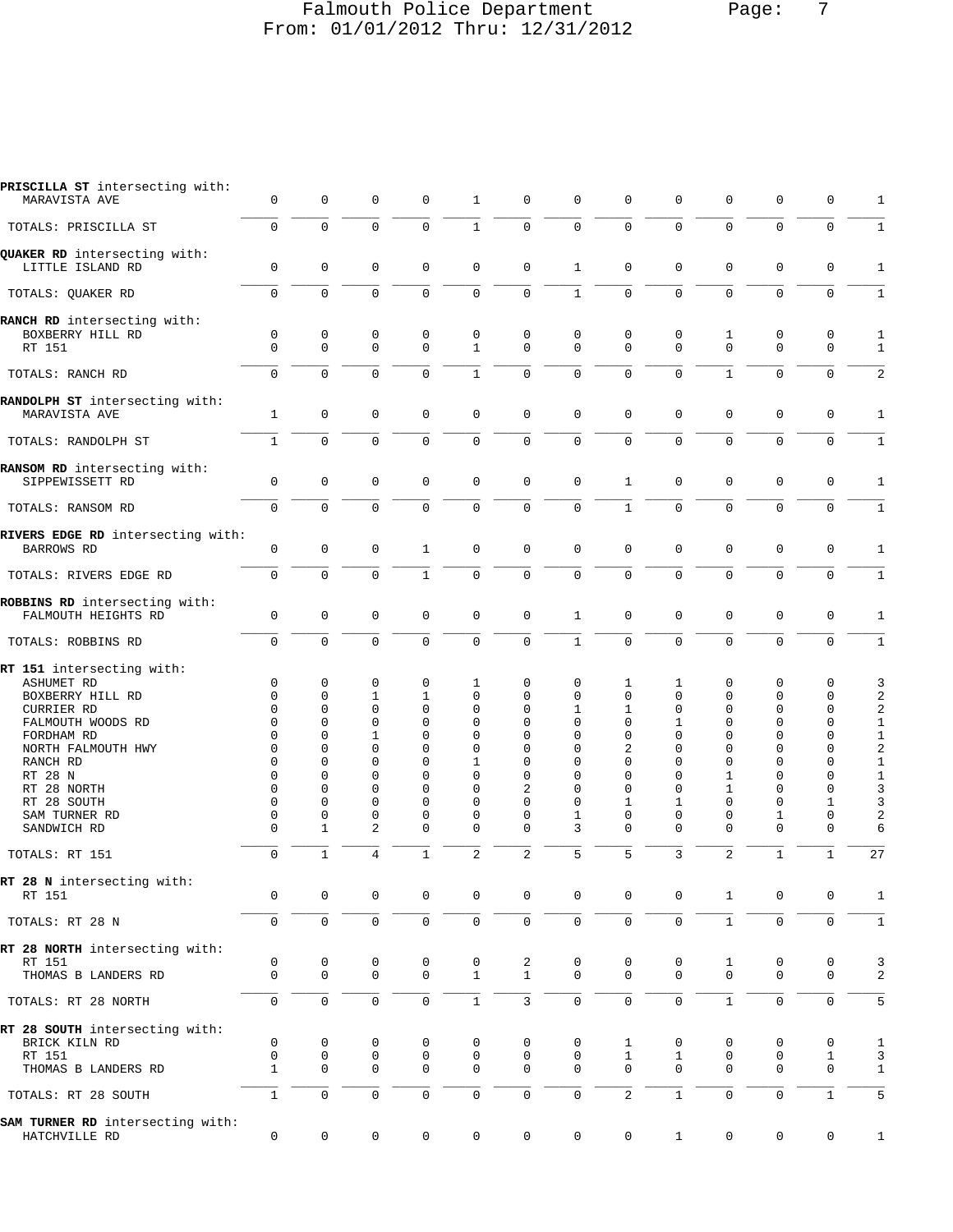## Falmouth Police Department Page: 8 From: 01/01/2012 Thru: 12/31/2012

| RT 151<br>SPECTACLE POND DR             | $\mathsf 0$<br>$\mathbf 0$ | 0<br>$\mathbf 0$ | $\mathbf 0$<br>$\mathbf 0$ | $\mathbf 0$<br>$\mathbf 0$ | $\mathbf 0$<br>$\mathbf 0$ | $\mathsf 0$<br>$\mathbf{1}$ | $\mathbf{1}$<br>$\mathbf 0$ | 0<br>0         | 0<br>$\mathbf 0$ | $\mathbf 0$<br>$\mathbf{0}$ | 1<br>$\mathbf 0$ | $\mathbf 0$<br>$\mathbf 0$ | 2<br>1                         |
|-----------------------------------------|----------------------------|------------------|----------------------------|----------------------------|----------------------------|-----------------------------|-----------------------------|----------------|------------------|-----------------------------|------------------|----------------------------|--------------------------------|
| TOTALS: SAM TURNER RD                   | $\overline{0}$             | $\Omega$         | $\mathbf 0$                | $\mathbf 0$                | $\mathbf 0$                | $\mathbf{1}$                | $\mathbf{1}$                | $\Omega$       | $\mathbf{1}$     | $\mathbf{0}$                | $\mathbf{1}$     | $\mathbf 0$                | 4                              |
| SANDWICH RD intersecting with:          |                            |                  |                            |                            |                            |                             |                             |                |                  |                             |                  |                            |                                |
| <b>ASHUMET RD</b>                       | 0                          | $\mathbf 0$      | 0                          | 1                          | $\mathbf 0$                | 0                           | 0                           | 0              | 0                | 0                           | $\mathbf 0$      | $\mathbf 0$                | 1                              |
| BITTERSWEET RD                          | $\mathbf 0$                | 0                | 0                          | $\mathbf 0$                | $\mathbf 0$                | 0                           | 0                           | 1              | 0                | $\mathbf 0$                 | $\mathbf 0$      | 0                          | 1                              |
|                                         | $\mathbf{1}$               | 0                | 0                          | $\mathbf 0$                | $\mathbf 0$                | 0                           | 0                           | 0              | 0                | $\mathbf 0$                 | $\mathbf 0$      | $\mathbf 0$                |                                |
| BRICK KILN RD                           |                            |                  |                            |                            |                            |                             |                             |                |                  |                             |                  |                            | $\mathbf{1}$                   |
| CARRIAGE SHOP RD                        | 1                          | 0                | 0                          | $\mathbf 0$                | $\mathbf 0$                | 1                           | $\mathbf 0$                 | 0              | 0                | $\Omega$                    | $\mathbf 0$      | 0                          | $\overline{\mathbf{c}}$        |
| DEEPWOOD DR                             | $\mathbf 0$                | 0                | $\Omega$                   | 0                          | $\mathbf 0$                | 0                           | 0                           | 0              | 1                | $\Omega$                    | 1                | 0                          | $\overline{\mathbf{c}}$        |
| HAYWAY RD                               | $\Omega$                   | 1                | $\mathbf 0$                | $\Omega$                   | $\mathbf 0$                | 0                           | 0                           | $\Omega$       | $\Omega$         | $\Omega$                    | $\Omega$         | $\mathbf 0$                | $1\,$                          |
| PINA LN                                 | $\Omega$                   | 0                | $\mathbf 0$                | $\Omega$                   | $\mathbf 0$                | 1                           | 0                           | $\Omega$       | 0                | $\Omega$                    | $\Omega$         | $\mathbf 0$                | $\mathbf{1}$                   |
| RT 151                                  | $\Omega$                   | $\mathbf{1}$     | $\overline{2}$             | $\Omega$                   | $\Omega$                   | 0                           | 3                           | $\Omega$       | $\Omega$         | $\Omega$                    | $\Omega$         | 0                          | 6                              |
| TEATICKET HWY                           | $\mathbf 0$                | 0                | $\mathbf 0$                | $\mathbf{1}$               | $\mathbf{1}$               | 0                           | 0                           | $\mathbf 0$    | $\Omega$         | $\mathbf{1}$                | $\mathbf 0$      | 0                          | 3                              |
| THOMAS B LANDERS RD                     | $\Omega$                   | 0                | $\mathbf 0$                | $\mathbf 0$                | $\mathbf 0$                | 0                           | $\Omega$                    | 1              | 0                | $\mathbf{0}$                | $\mathbf 0$      | $\mathbf 0$                | $\mathbf{1}$                   |
| TOTALS: SANDWICH RD                     | 2                          | 2                | 2                          | 2                          | $\mathbf{1}$               | $\overline{2}$              | 3                           | $\overline{2}$ | $\mathbf{1}$     | $\mathbf{1}$                | $\mathbf{1}$     | $\mathbf 0$                | 19                             |
| SCRANTON AVE intersecting with:         |                            |                  |                            |                            |                            |                             |                             |                |                  |                             |                  |                            |                                |
| MAIN ST                                 | $\mathsf 0$                | $\mathsf 0$      | $\mathbf 0$                | $\mathsf 0$                | $\mathbf 0$                | 0                           | $\mathbf 0$                 | 0              | $\mathsf 0$      | 0                           | 1                | $\mathbf{1}$               | $\overline{a}$                 |
| TOTALS: SCRANTON AVE                    | $\mathsf 0$                | $\mathbf 0$      | $\mathbf 0$                | $\mathbf 0$                | $\mathbf 0$                | $\mathbf 0$                 | 0                           | 0              | $\mathsf 0$      | $\mathbf 0$                 | $\mathbf{1}$     | $\mathbf{1}$               | 2                              |
| SEACOAST SHORES BLVD intersecting with: |                            |                  |                            |                            |                            |                             |                             |                |                  |                             |                  |                            |                                |
| EAST FALMOUTH HWY                       | $\Omega$                   | 0                | 0                          | 0                          | $\mathbf 0$                | $\mathsf 0$                 | $\mathbf 0$                 | $\mathbf{1}$   | 0                | $\mathbf 0$                 | $\mathbf 0$      | $\mathsf 0$                | 1                              |
| TOTALS: SEACOAST SHORES BLVD            | 0                          | $\mathbf 0$      | $\mathbf 0$                | 0                          | $\mathbf 0$                | $\mathbf 0$                 | $\mathbf 0$                 | $\mathbf{1}$   | $\mathbf 0$      | $\mathbf 0$                 | $\mathbf 0$      | $\mathbf 0$                | $\mathbf{1}$                   |
| SHOREWOOD DR intersecting with:         |                            |                  |                            |                            |                            |                             |                             |                |                  |                             |                  |                            |                                |
| EAST FALMOUTH HWY                       | $\mathsf 0$                | $\mathbf{1}$     | $\mathbf 0$                | $\mathbf 0$                | $\mathbf 0$                | $\mathbf 0$                 | $\mathbf 0$                 | 0              | 0                | $\mathbf{1}$                | $\mathbf 0$      | $\mathbf 0$                | 2                              |
| TOTALS: SHOREWOOD DR                    | 0                          | $\mathbf{1}$     | $\mathbf 0$                | $\mathbf 0$                | $\mathbf 0$                | $\mathbf 0$                 | $\mathbf 0$                 | 0              | $\mathbf 0$      | $\mathbf{1}$                | $\mathbf 0$      | $\mathbf 0$                | $\overline{2}$                 |
|                                         |                            |                  |                            |                            |                            |                             |                             |                |                  |                             |                  |                            |                                |
| SIPPEWISSETT RD intersecting with:      |                            |                  |                            |                            |                            |                             |                             |                |                  |                             |                  |                            |                                |
| RANSOM RD                               | 0                          | 0                | 0                          | 0                          | 0                          | 0                           | 0                           | 1              | 0                | 0                           | 0                | 0                          | 1                              |
| WOOD NECK RD                            | $\mathbf 1$                | $\mathbf 0$      | $\mathbf 0$                | $\mathbf 0$                | $\mathbf 0$                | $\mathbf 0$                 | $\Omega$                    | $\Omega$       | $\mathbf 0$      | $\Omega$                    | $\mathbf 0$      | $\mathbf 0$                | 1                              |
| TOTALS: SIPPEWISSETT RD                 | $\mathbf{1}$               | $\mathbf 0$      | $\mathbf 0$                | $\mathbf 0$                | $\mathbf 0$                | $\mathbf 0$                 | $\mathbf 0$                 | $\mathbf{1}$   | $\mathbf 0$      | $\mathbf{0}$                | $\mathbf 0$      | $\mathbf 0$                | 2                              |
|                                         |                            |                  |                            |                            |                            |                             |                             |                |                  |                             |                  |                            |                                |
| SPECTACLE POND DR intersecting with:    |                            |                  |                            |                            |                            |                             |                             |                |                  |                             |                  |                            |                                |
| SAM TURNER RD                           | $\mathbf 0$                | $\mathbf 0$      | $\mathbf 0$                | $\mathbf 0$                | $\mathbf 0$                | $\mathbf{1}$                | $\mathbf 0$                 | 0              | $\mathbf 0$      | $\mathbf 0$                 | $\mathbf 0$      | $\mathsf 0$                | $\mathbf{1}$                   |
|                                         |                            |                  |                            |                            |                            |                             |                             |                |                  |                             |                  |                            |                                |
| TOTALS: SPECTACLE POND DR               | 0                          | $\mathbf 0$      | $\mathbf 0$                | 0                          | $\mathbf 0$                | $\mathbf{1}$                | $\mathbf 0$                 | $\mathbf 0$    | $\mathbf 0$      | $\mathbf 0$                 | $\mathbf 0$      | $\mathbf 0$                | $\mathbf{1}$                   |
|                                         |                            |                  |                            |                            |                            |                             |                             |                |                  |                             |                  |                            |                                |
| SPRING BARS RD intersecting with:       |                            |                  |                            |                            |                            |                             |                             |                |                  |                             |                  |                            |                                |
| DAVIS STRAITS                           | 0                          | 0                | 0                          | 0                          | 0                          | 0                           | 0                           | 0              | 0                | 0                           | 0                | 1                          | 1                              |
| WORCESTER CT                            | $\mathbf{1}$               | $\mathsf 0$      | $\mathbf 0$                | $\mathbf{1}$               | $\mathbf{1}$               | $\mathbf{1}$                | $\mathbf 0$                 | $\mathbf{1}$   | $\mathbf 0$      | $\mathbf{1}$                | 2                | $\mathbf 0$                | 8                              |
|                                         |                            |                  |                            |                            |                            |                             |                             |                |                  |                             |                  |                            |                                |
| TOTALS: SPRING BARS RD                  | $\mathbf{1}$               | $\mathbf 0$      | $\mathbf 0$                | $\mathbf{1}$               | $\mathbf{1}$               | $\mathbf{1}$                | $\mathbf 0$                 | $\mathbf{1}$   | $\mathbf 0$      | $\mathbf{1}$                | 2                | $\mathbf 1$                | 9                              |
|                                         |                            |                  |                            |                            |                            |                             |                             |                |                  |                             |                  |                            |                                |
| TAMARACK RD intersecting with:          |                            |                  |                            |                            |                            |                             |                             |                |                  |                             |                  |                            |                                |
| CLEARWATER DR                           | 1                          | 0                | $\mathsf 0$                | $\mathsf{O}\xspace$        | $\mathsf 0$                | $\mathsf 0$                 | $\mathsf 0$                 | $\mathsf 0$    | 0                | $\mathsf{O}\xspace$         | 0                | $\mathsf 0$                | 1                              |
|                                         |                            |                  |                            |                            |                            |                             |                             |                |                  |                             |                  |                            |                                |
| TOTALS: TAMARACK RD                     | $\mathbf 1$                | $\mathbf 0$      | $\mathbf 0$                | $\mathbf 0$                | $\mathbf 0$                | $\mathsf 0$                 | $\mathbf 0$                 | $\overline{0}$ | $\mathbf 0$      | $\mathbf 0$                 | $\mathbf 0$      | $\mathsf 0$                | $\mathbf{1}$                   |
| TEATICKET HWY intersecting with:        |                            |                  |                            |                            |                            |                             |                             |                |                  |                             |                  |                            |                                |
| BEAGLE LN                               | 0                          | 0                | $\mathbf 0$                | $\mathbf 0$                | $\mathbf 0$                | $\mathbf 0$                 | 0                           | 0              | 0                | $\mathbf 0$                 | 1                | $\mathbf 0$                | $\mathbf{1}$                   |
|                                         | $\mathbf 1$                | 0                | 0                          | $\mathbf 0$                | 0                          | 0                           | 0                           | 0              | 0                | $\mathbf{0}$                | $\mathbf 0$      | 0                          | $\mathbf{1}$                   |
| CEDAR MEADOWS LN                        | $\Omega$                   |                  |                            | $\Omega$                   |                            |                             |                             | $\Omega$       |                  | $\Omega$                    | $\Omega$         |                            |                                |
| FALMOUTHPORT DR                         |                            | $\Omega$         | $\mathbf 0$                |                            | $\mathbf 0$                | 0                           | 0                           |                | 1                |                             |                  | $\mathbf 0$                | $\mathbf{1}$<br>$\overline{1}$ |
| MARAVISTA AVE                           | $\mathbf 0$                | $\mathbf 0$      | $\mathbf 0$                | $\mathbf 0$                | $\mathbf{1}$               | 0                           | 0                           | 0              | 0                | $\mathbf{0}$                | $\mathbf 0$      | $\mathbf 0$                |                                |
| MARAVISTA AVE EXT                       | 0                          | 0                | 1                          | 1                          | $\mathbf 0$                | 0                           | 0                           | 1              | 0                | 1                           | $\mathbf 0$      | $\mathbf 0$                | $\overline{4}$                 |
| OX BOW RD                               | $\mathbf 0$                | 0                | $\overline{a}$             | $\mathbf 0$                | 0                          | 0                           | $\Omega$                    | 2              | $\Omega$         | $\Omega$                    | $\mathbf 0$      | $\mathbf 0$                | $\overline{4}$                 |
| SANDWICH RD                             | $\Omega$                   | 0                | $\mathbf 0$                | $\mathbf{1}$               | $\mathbf{1}$               | 0                           | $\Omega$                    | 0              | 0                | $\mathbf{1}$                | $\Omega$         | $\mathbf 0$                | $\frac{3}{3}$                  |
| TEATICKET PATH                          | $\Omega$                   | 1                | 1                          | 1                          | $\Omega$                   | 0                           | $\Omega$                    | $\Omega$       | $\Omega$         | $\Omega$                    | $\Omega$         | $\mathbf 0$                |                                |
| TROTTING PARK RD                        | $\Omega$                   | $\Omega$         | $\Omega$                   | $\Omega$                   | $\Omega$                   | 0                           | 0                           | $\Omega$       | 1                | $\Omega$                    | $\Omega$         | $\mathbf 0$                | $\mathbf{1}$                   |
| VILLAGE COMMON DR                       | $\mathbf 0$                | 0                | $\mathbf 0$                | $\mathbf 0$                | $\mathbf 0$                | 0                           | 0                           | 0              | $\mathbf{1}$     | $\mathbf{0}$                | $\mathbf 0$      | $\mathbf 0$                | $\mathbf{1}$                   |
| WORCESTER CT                            | $\Omega$                   | 0                | $\Omega$                   | 0                          | $\mathbf 0$                | $\mathbf{1}$                | $\Omega$                    | $\Omega$       | 0                | $\Omega$                    | 0                | $\mathbf 0$                | $\mathbf{1}$                   |
|                                         |                            |                  |                            |                            |                            |                             |                             |                |                  |                             |                  |                            |                                |
| TOTALS: TEATICKET HWY                   | $\mathbf{1}$               | $\mathbf{1}$     | $\overline{4}$             | 3                          | 2                          | $\mathbf{1}$                | 0                           | 3              | 3                | 2                           | $\mathbf{1}$     | $\mathbf 0$                | 21                             |

**TEATICKET PATH** intersecting with: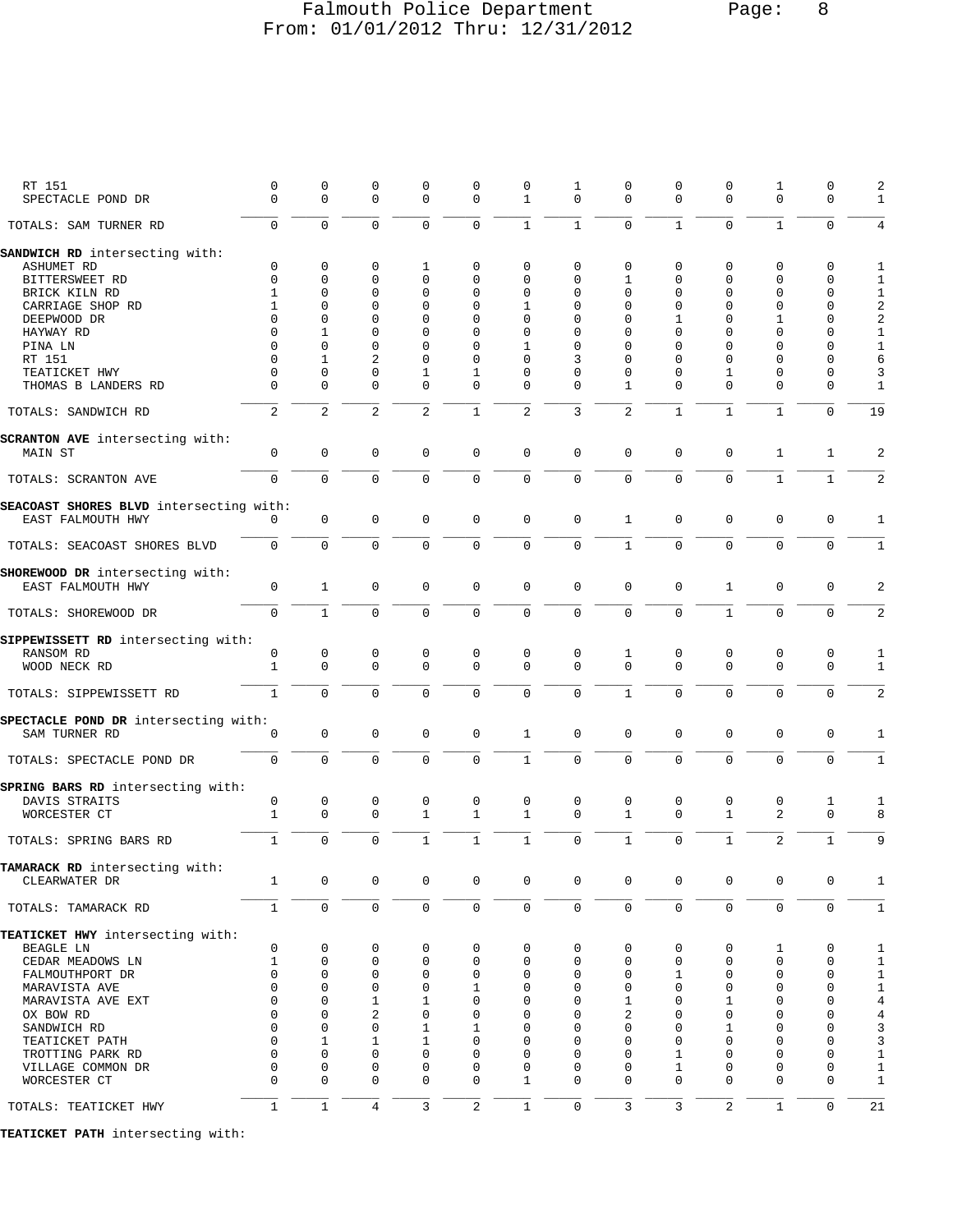## Falmouth Police Department Page: 9 From: 01/01/2012 Thru: 12/31/2012

| TEATICKET HWY                          | 0             | 1            | 1             | 1                           | 0             | 0                   | 0                    | $\Omega$      | U             | U              | 0              | 0            | 3                       |
|----------------------------------------|---------------|--------------|---------------|-----------------------------|---------------|---------------------|----------------------|---------------|---------------|----------------|----------------|--------------|-------------------------|
| TOTALS: TEATICKET PATH                 | $\Omega$      | $\mathbf{1}$ | $\mathbf{1}$  | $\mathbf{1}$                | 0             | $\mathsf 0$         | $\mathsf{O}\xspace$  | $\mathbf 0$   | $\Omega$      | $\Omega$       | $\mathbf 0$    | $\mathbf 0$  | 3                       |
| THOMAS B LANDERS RD intersecting with: |               |              |               |                             |               |                     |                      |               |               |                |                |              |                         |
| RT 28 NORTH                            |               | 0            | 0             | 0                           | 1             | 1                   | 0                    | 0             | 0             | 0              | 0              | 0            | $\boldsymbol{2}$        |
| RT 28 SOUTH                            | 1             | $\mathbf 0$  | $\mathbf 0$   | $\mathbf 0$                 | 0             | $\Omega$            | $\Omega$             | $\mathbf{0}$  | $\Omega$      | $\mathbf 0$    | 0              | 0            | $\mathbf{1}$            |
| SANDWICH RD                            | 0             | 0            | 0             | $\mathbf 0$                 | 0             | 0                   | $\Omega$             | 1             | 0             | $\Omega$       | 0              | 0            | $\mathbf{1}$            |
| WEST FALMOUTH HWY                      | $\Omega$      | $\Omega$     | $\Omega$      | $\Omega$                    | $\mathbf 0$   | $\mathbf 0$         | $\Omega$             | $\Omega$      | $\Omega$      | $\Omega$       | 2              | $\Omega$     | 2                       |
| TOTALS: THOMAS B LANDERS RD            | $\mathbf{1}$  | $\mathbf 0$  | 0             | 0                           | $\mathbf{1}$  | 1                   | 0                    | $\mathbf{1}$  | $\Omega$      | $\mathbf 0$    | $\overline{2}$ | 0            | 6                       |
| TOLEDO ST intersecting with:           |               |              |               |                             |               |                     |                      |               |               |                |                |              |                         |
| MARAVISTA AVE                          | 0             | $\mathbf 0$  | $\mathbf 0$   | $\mathbf 0$                 | $\mathbf 0$   | 0                   | $\mathbf{1}$         | $\mathbf{0}$  | $\mathbf 0$   | $\mathbf 0$    | 0              | $\mathbf 0$  | 1                       |
| TOTALS: TOLEDO ST                      | 0             | $\Omega$     | $\mathbf 0$   | $\mathbf 0$                 | $\Omega$      | $\mathbf 0$         | $\mathbf{1}$         | $\mathbf 0$   | $\Omega$      | $\Omega$       | $\Omega$       | $\mathbf 0$  | $\mathbf{1}$            |
| TROTTING PARK RD intersecting with:    |               |              |               |                             |               |                     |                      |               |               |                |                |              |                         |
| PERCIVAL RD                            | 0             | 0            | 0             | 0                           | 0             | 0                   | 0                    | $\mathbf 0$   | 0             | 0              | 0              | 1            | 1                       |
| TEATICKET HWY                          | 0             | $\mathbf 0$  | $\mathbf 0$   | $\mathbf 0$                 | 0             | $\mathbf 0$         | $\Omega$             | $\Omega$      | $\mathbf{1}$  | $\Omega$       | $\Omega$       | 0            | $\mathbf{1}$            |
| TOTALS: TROTTING PARK RD               | 0             | 0            | $\mathbf 0$   | $\mathbf 0$                 | 0             | $\mathbf 0$         | $\mathbf 0$          | $\mathbf{0}$  | $\mathbf{1}$  | $\mathbf 0$    | 0              | $\mathbf{1}$ | 2                       |
| VIDAL AVE intersecting with:           |               |              |               |                             |               |                     |                      |               |               |                |                |              |                         |
| EAST FALMOUTH HWY                      | 0             | $\mathsf 0$  | $\mathbf 0$   | $\mathbf 0$                 | $\mathbf 0$   | $\mathsf 0$         | $\mathbf 0$          | $\mathbf 0$   | $\mathbf 0$   | $\mathbf 0$    | $\mathbf{1}$   | $\mathbf 0$  | 1                       |
| TOTALS: VIDAL AVE                      | 0             | $\mathbf 0$  | $\mathbf 0$   | $\mathbf 0$                 | 0             | $\mathbf 0$         | $\mathbf 0$          | $\mathbf 0$   | 0             | 0              | $\mathbf{1}$   | $\mathbf 0$  | $\mathbf{1}$            |
| VILLAGE COMMON DR intersecting with:   |               |              |               |                             |               |                     |                      |               |               |                |                |              |                         |
| TEATICKET HWY                          | 0             | $\mathbf 0$  | $\mathbf 0$   | $\mathbf 0$                 | $\mathbf 0$   | $\mathsf 0$         | $\mathbf{0}$         | $\mathbf{0}$  | 1             | 0              | 0              | $\mathbf 0$  | 1                       |
| TOTALS: VILLAGE COMMON DR              | 0             | $\mathbf 0$  | $\mathbf 0$   | $\mathbf 0$                 | $\Omega$      | $\mathsf 0$         | $\mathsf{O}\xspace$  | $\mathsf 0$   | $\mathbf{1}$  | $\overline{0}$ | $\overline{0}$ | $\mathbf 0$  | $1\,$                   |
| WAQUOIT HWY intersecting with:         |               |              |               |                             |               |                     |                      |               |               |                |                |              |                         |
| BARROWS RD                             | 1             | 0            | 0             | 0                           | 0             | 0                   | 0                    | 0             | 0             | 0              | 0              | 0            | 1                       |
| MARTIN RD                              | 0             | 0            | 0             | $\mathbf 0$                 | 1             | $\Omega$            | $\Omega$             | $\Omega$      | 0             | $\Omega$       | $\Omega$       | 0            | $\mathbf{1}$            |
|                                        | $\Omega$      | $\Omega$     | $\mathbf 0$   | $\mathbf{1}$                | 0             | $\Omega$            | $\Omega$             | 1             | 0             | $\mathbf 0$    | 0              | 0            | 2                       |
| METOXIT RD                             |               |              |               |                             |               |                     |                      |               |               |                |                |              |                         |
| PARSONS LN<br>WAQUOIT LANDING RD       | 1<br>$\Omega$ | 0<br>1       | 0<br>$\Omega$ | $\mathbf 0$<br>$\mathbf{1}$ | 0<br>$\Omega$ | 0<br>$\mathbf 0$    | $\Omega$<br>$\Omega$ | $\Omega$<br>1 | 0<br>$\Omega$ | 0<br>$\Omega$  | 1<br>$\Omega$  | 0<br>1       | $\boldsymbol{2}$<br>4   |
|                                        |               |              |               |                             |               |                     |                      |               |               |                |                |              |                         |
| TOTALS: WAQUOIT HWY                    | 2             | $\mathbf{1}$ | $\mathbf 0$   | 2                           | 1             | $\mathbf 0$         | 0                    | 2             | $\Omega$      | $\mathbf 0$    | $\mathbf{1}$   | $\mathbf{1}$ | 10                      |
| WAQUOIT LANDING RD intersecting with:  |               |              |               |                             |               |                     |                      |               |               |                |                |              |                         |
| WAQUOIT HWY                            | 0             | 1            | $\mathbf 0$   | 1                           | 0             | $\mathbf 0$         | $\mathbf{0}$         | 1             | 0             | $\mathbf 0$    | 0              | $\mathbf{1}$ | 4                       |
| TOTALS: WAOUOIT LANDING RD             | 0             | $\mathbf{1}$ | 0             | $\mathbf{1}$                | 0             | $\mathbf 0$         | $\mathbf 0$          | $\mathbf 1$   | 0             | $\mathbf 0$    | $\mathbf 0$    | $\mathbf{1}$ | $\overline{4}$          |
| WATER ST intersecting with:            |               |              |               |                             |               |                     |                      |               |               |                |                |              |                         |
| WOODS HOLE RD                          | 0             | $\mathbf 0$  | $\mathbf 0$   | $\mathbf 0$                 | $\mathbf 0$   | 0                   | $\mathbf 0$          | $\mathbf{1}$  | 0             | $\mathbf{1}$   | 0              | 0            | 2                       |
| TOTALS: WATER ST                       | 0             | $\mathbf 0$  | $\mathbf 0$   | $\mathbf 0$                 | $\mathbf 0$   | $\mathbf 0$         | $\mathbf 0$          | $\mathbf{1}$  | $\mathbf 0$   | $\mathbf{1}$   | $\mathbf 0$    | $\mathbf 0$  | $\overline{a}$          |
| WEST FALMOUTH HWY intersecting with:   |               |              |               |                             |               |                     |                      |               |               |                |                |              |                         |
| BAKERS LN                              | U             | 0            | 0             | 0                           | 0             | 0                   | 1                    | $\Omega$      | 0             | O              | 0              | 0            | 1                       |
| BRAESIDE RD                            | 0             | $\mathbf 0$  | 0             | $\mathbf 0$                 | 0             | O                   | $\Omega$             | 1             | 0             | 0              | 0              | 1            | 2                       |
| BRICK KILN RD                          | 0             | $\mathbf 0$  | 0             | $\mathbf 0$                 | $\mathbf 0$   | 0                   | 1                    | 0             | 0             | 0              | 0              | 0            | $\mathbf{1}$            |
| CHASE RD                               | 0             | $\mathbf 0$  | 0             | $\mathbf 0$                 | 0             | 0                   | 0                    | 0             | 1             | $\mathbf 0$    | 0              | 0            | $\mathbf{1}$            |
| PALMER AVE                             | $\Omega$      | 0            | 0             | 0                           | 0             | 0                   | 1                    | 1             | 0             | $\mathbf 0$    | 0              | 0            | $\sqrt{2}$              |
| THOMAS B LANDERS RD                    | $\Omega$      | 0            | 0             | $\mathbf 0$                 | 0             | 0                   | 0                    | $\Omega$      | $\Omega$      | $\Omega$       | 2              | 0            | $\overline{\mathbf{c}}$ |
| TOTALS: WEST FALMOUTH HWY              | 0             | $\mathbf 0$  | $\mathsf 0$   | $\mathsf 0$                 | 0             | $\mathsf 0$         | 3                    | $\sqrt{2}$    | $\mathbf{1}$  | $\mathbf 0$    | 2              | $\mathbf{1}$ | 9                       |
| WILD HARBOR RD intersecting with:      |               |              |               |                             |               |                     |                      |               |               |                |                |              |                         |
| OLD MAIN RD                            | 0             | $\mathbf 0$  | 0             | 0                           | 0             | 0                   | $\mathbf{1}$         | 0             | 0             | 0              | 0              | 0            | 1                       |
| TOTALS: WILD HARBOR RD                 | 0             | $\mathbf 0$  | $\mathsf 0$   | $\mathsf{O}\xspace$         | 0             | 0                   | $1\,$                | $\mathsf{O}$  | 0             | 0              | $\mathbf 0$    | $\mathsf 0$  | $\mathbf{1}$            |
| WILLOW FIELD DR intersecting with:     |               |              |               |                             |               |                     |                      |               |               |                |                |              |                         |
| NORTH FALMOUTH HWY                     | 0             | $\mathsf 0$  | $\mathbf 0$   | $\mathbf 0$                 | $\mathbf 0$   | $\mathsf{O}\xspace$ | $\mathsf{O}\xspace$  | $\mathbf{1}$  | $\mathbf 0$   | $\mathbf{1}$   | $\mathbf 0$    | $\mathbf 0$  | 2                       |
| TOTALS: WILLOW FIELD DR                | 0             | $\mathbf 0$  | $\mathbf 0$   | $\mathbf 0$                 | $\mathbf 0$   | 0                   | $\mathbf 0$          | $\mathbf{1}$  | 0             | $\mathbf{1}$   | $\mathsf{O}$   | 0            | $\overline{a}$          |
|                                        |               |              |               |                             |               |                     |                      |               |               |                |                |              |                         |